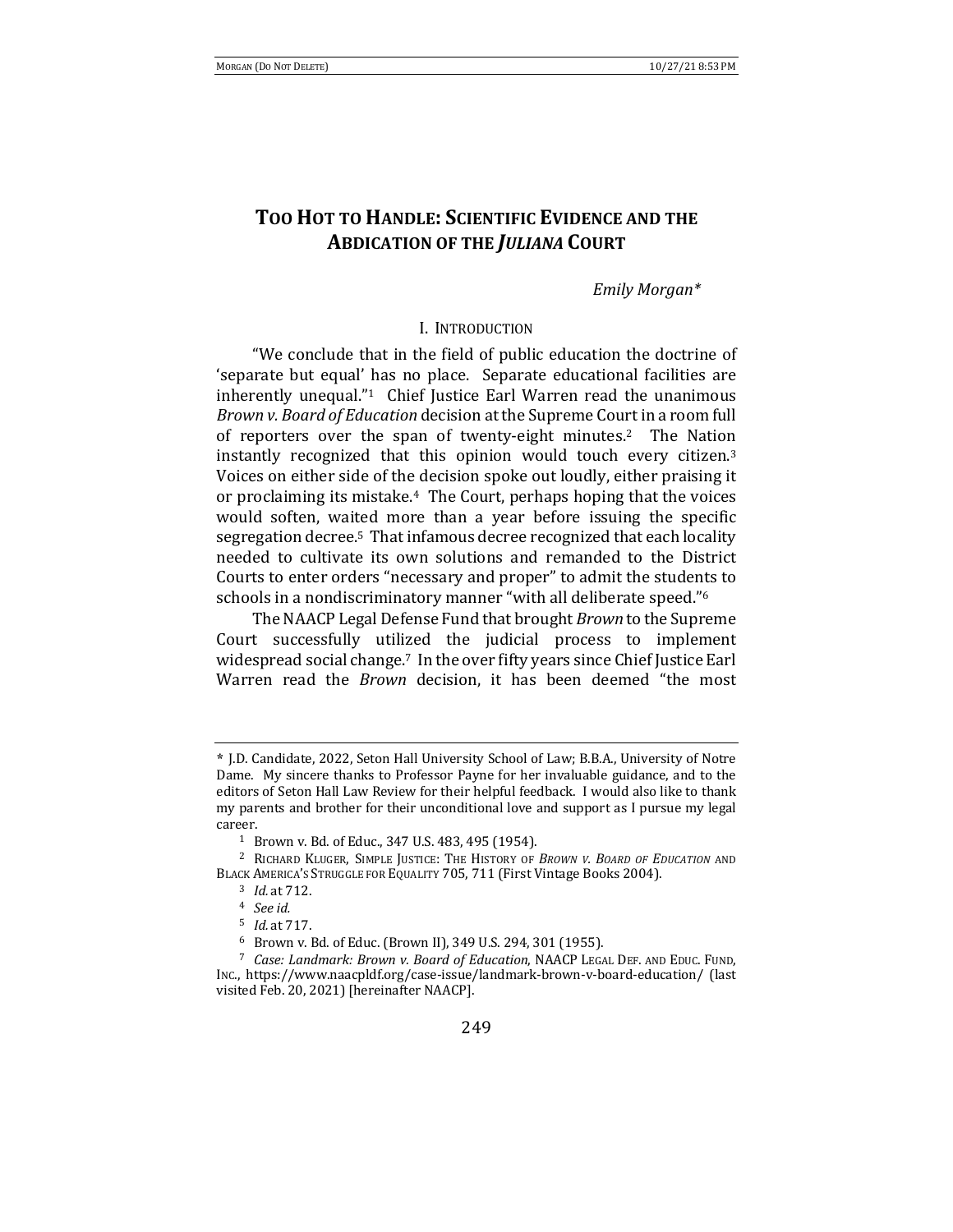significant case on race in America's history." $8$  While plenty of work remains to fully realize the promise of integrated, equal educational opportunities for all,<sup>9</sup> "[*Brown*'s] impact has been felt by every American."10 

The *Brown* decision accelerated movement toward justice in one societal area, but the government continues to subject citizens of the United States to injustice in other areas. In September 2015, twentyone youth plaintiffs, Earth Guardians, and a representative of future generations filed a complaint in the U.S. District Court for the District of Oregon to attempt to force action in an area of continuing injustice: climate change.<sup>11</sup> Similar to the plaintiffs in *Brown*, the young plaintiffs in *Juliana v. United States* contended that government action violated their constitutional rights.<sup>12</sup> Specifically, their lawsuit sought to end the "government's affirmative actions that cause climate change"<sup>13</sup> and presented scientific evidence proving that the government's fossil fuel subsidies contribute directly to climate change.<sup>14</sup> But the Ninth Circuit claimed that the court could not issue such relief.<sup>15</sup> Despite being nearer to "the eve of destruction,"<sup>16</sup> the court did nothing to curtail climate change.17 

The *Juliana* decision—like the *Brown* decision—will impact every American's life. Unfortunately, rather than initiating a positive societal change like *Brown*, the *Juliana* decision will produce negative impacts if allowed to stand. Climate change will continue to ravage the environment and force citizens to deal with adverse health and economic consequences.<sup>18</sup> The anticipated changes to the environment include more wildfires; "changes in surface, atmospheric, and oceanic temperatures; melting glaciers; diminishing snow cover; shrinking sea ice; rising sea levels; ocean acidification; and increasing atmospheric

<sup>17</sup> *See id.* at 1164–65.

<sup>8</sup> CHARLES J. OGLETREE, JR., ALL DELIBERATE SPEED: REFLECTIONS ON THE FIRST HALF CENTURY OF BROWN V. BOARD OF EDUCATION 13 (2004).

<sup>&</sup>lt;sup>9</sup> *See id.* at 14.

<sup>10</sup> NAACP, *supra* note 7.

<sup>&</sup>lt;sup>11</sup> First Amended Complaint for Declaratory & Injunctive Relief at 1–2, Juliana v. United States, 947 F.3d 1159 (9th Cir. 2020) (No. 6:15-cv-01517-TC).

<sup>&</sup>lt;sup>12</sup> *Legal Actions: Juliana v. United States*, OUR CHILD.'S TR., https://www.ourchildrenstrust.org/juliana-v-us (last visited Oct. 8, 2021).

<sup>13</sup> *Id.*

<sup>14</sup> Juliana v. United States, 947 F.3d 1159, 1166-67 (9th Cir. 2020).

<sup>15</sup> *Id.* at 1175.

<sup>16</sup> *Id.* at 1164.

<sup>18</sup> *See* 1 U.S. Global Change Research Program, Climate Science Special Report: Fourth NATIONAL CLIMATE ASSESSMENT Volume I 10-11 (D.J. Wuebbles et al. eds., 4th ed. 2017).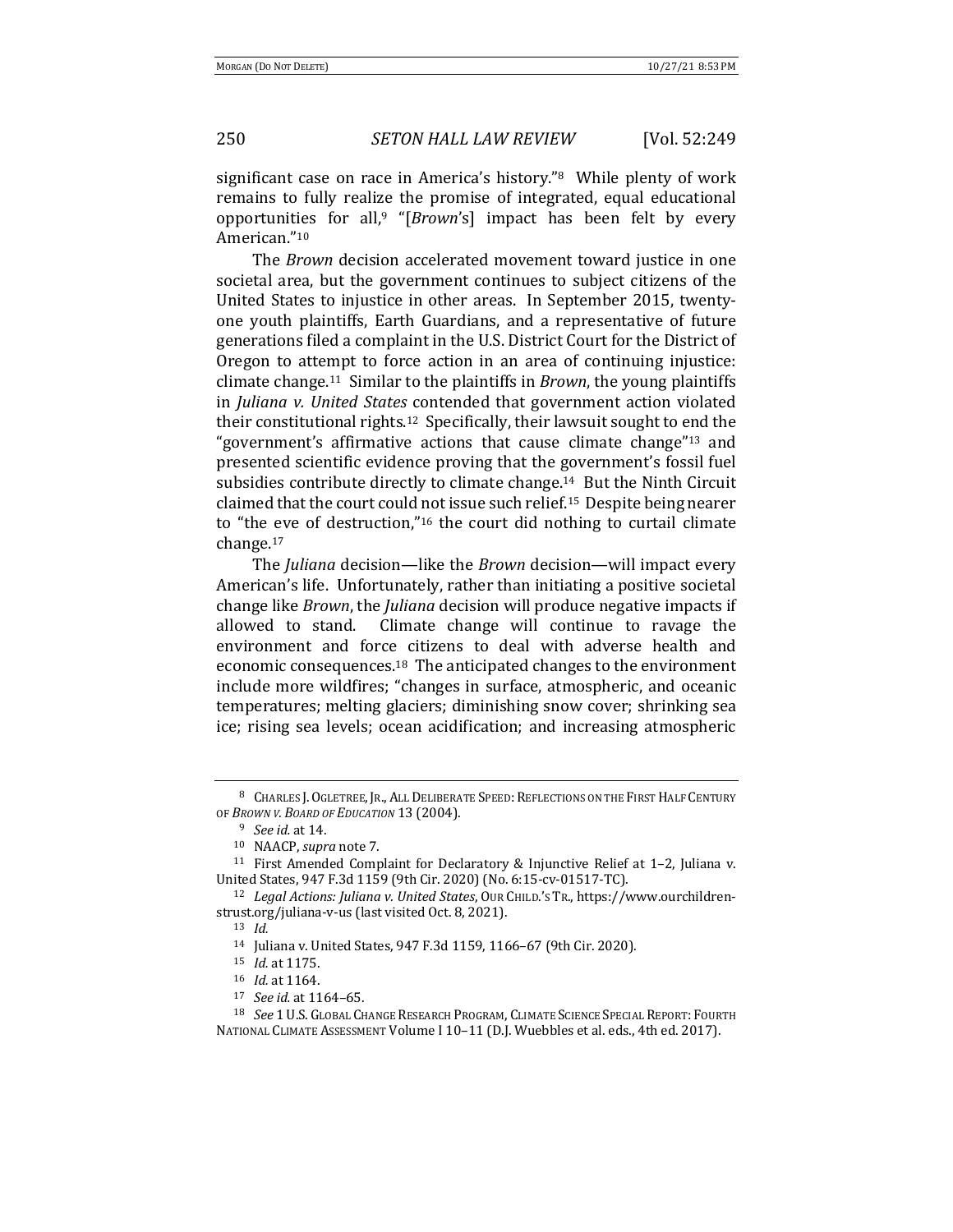water vapor." $19$  These environmental impacts have dangerous ramifications for human health.<sup>20</sup> Wildfires will cause more respiratory and cardiovascular hospitalizations and thousands of deaths from deteriorating outdoor and indoor air quality.<sup>21</sup> Higher temperatures and decreased snow cover will lead to more "frost-free days," causing further complications from asthma and increasing trips to the emergency room.<sup>22</sup> Extreme heat will result in people dying "from heat stroke and related conditions, but also from cardiovascular disease, respiratory disease, and cerebrovascular disease."<sup>23</sup> Air pollution from greenhouse gases will cause diminished lung function, more instances of asthma, and premature death.<sup>24</sup> Dangerous health effects will plague citizens as climate change intensifies and will continue to plague them even after emissions begin to decrease.<sup>25</sup>

This Comment will examine the scientific evidence presented in *Juliana v. United States* compared to that in *Brown v. Board of Education* to discuss the court's ability to provide relief based on that scientific evidence. Specifically, this Comment will argue that the *Juliana* Court had all the scientific evidence necessary to issue a wide-sweeping proclamation like that in *Brown*. Part II outlines and compares the decision and reasoning behind *Brown* and *Juliana*, respectively. Part III lays out the scientific evidence presented in both *Brown* and *Juliana*. Part IV details the general attitude that courts have taken towards scientific evidence and contrasts how the courts in *Brown* and *Juliana* chose to treat such evidence. Part V urges the Supreme Court to take the case and overturn the Ninth Circuit's decision. While this Comment will focus on the United States, the impact of the Court's decision will be felt globally because the United States' inaction and continued emissions of

<sup>19</sup> *Id.* at 10.

<sup>&</sup>lt;sup>20</sup> See U.S. GLOBAL CHANGE RESEARCH PROGRAM, CLIMATE CHANGE IMPACTS IN THE UNITED STATES: THE THIRD NATIONAL CLIMATE ASSESSMENT 221 (Jerry M. Melillo et al. eds., 2014), nca2014.globalchange.gov [hereinafter NCA].

<sup>&</sup>lt;sup>21</sup> *Id.* at 223. "[T]he extent of warming has not been uniform." *Id.* at 8. The impacts are also not felt equally. Somini Sengupta, *Wildfire Smoke is Poisoning California's Kids.* Some Pay a Higher Price., N.Y. TIMES (Nov. 26, 2020), https://www.nytimes.com/inter $active/2020/11/26$ /climate/california-smoke-children-health.html (comparing the impact of wildfire smoke on children's health based on location, pre-existing conditions, and ability to relocate, among other factors).

<sup>&</sup>lt;sup>22</sup> NCA, *supra* note 20, at 222.

<sup>23</sup> *Id.* at 224.

<sup>24</sup> *Id.* at 222.

 $25$  *Id.* at 8 (noting that continued higher emissions will likely result in a five-to-tendegree temperature rise by the end of the century while reducing emissions will still result in a three-to-five-degree temperature rise).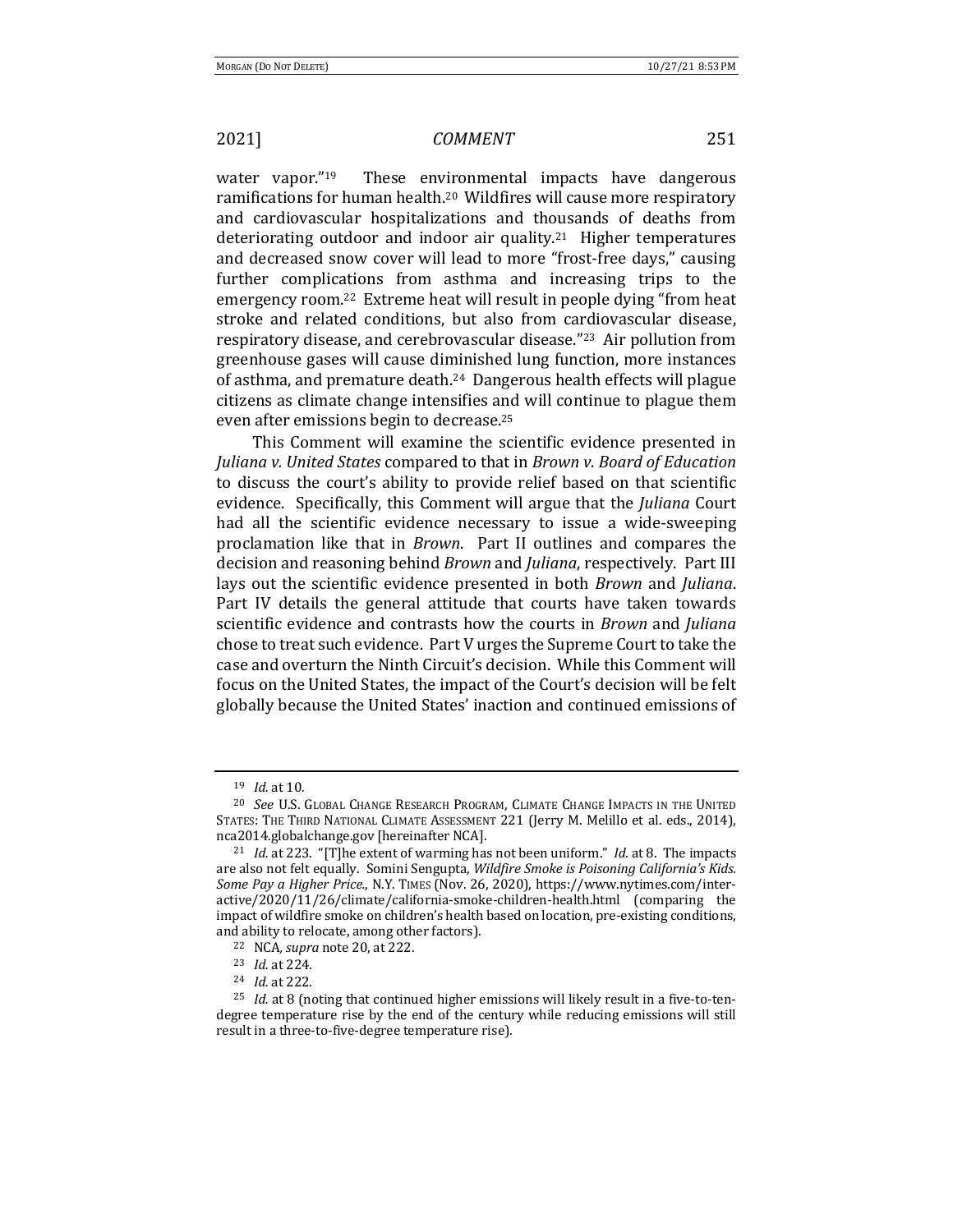greenhouse gases will expedite climate change, leading to increased harm worldwide.<sup>26</sup>

### II. THE DECISIONS

*Brown* and *Juliana* both constitute impact litigation lawsuits brought with the intent to accomplish broad societal change.<sup>27</sup> Impact litigation cases take a rights-based approach to remedy injustices and to initiate the structural changes required to prevent others from suffering those same injustices.<sup>28</sup> Planned impact litigation requires a long-term strategy and an "ideal client" whose remedy will put into motion the envisioned objectives.<sup>29</sup> The *Brown* and *Juliana* lawyers both found "ideal clients" who would allow courts to extrapolate their remedies to other similarly situated citizens.<sup>30</sup> But while the *Brown* lawyers realized their goal through a favorable decision, the *Juliana* lawyers encountered a court content with maintaining the status quo.

### A. Brown v. Board of Education

*Brown v. Board of Education* constituted impact litigation because of its profound societal impact. *Brown* directly challenged *Plessy v. Ferguson*, a case from nearly sixty years earlier that questioned the constitutionality of a Louisiana law mandating segregated railway cars.<sup>31</sup> The *Plessy* Court found that segregation "neither abridges the privileges or immunities of the colored man, deprives him of his property without due process of law, nor denies him the equal protection of the laws, within the meaning of the [F]ourteenth [A]mendment."<sup>32</sup> The Court even compared segregated railroad cars to segregated public schools, explaining that the constitutionality of the latter "does not seem to have been questioned." $33$  Consequently, the majority in *Plessy* infamously held that separate but equal facilities were constitutional. 34

<sup>&</sup>lt;sup>26</sup> *See id.* at 340 ("Impacts due to climate change will cross community and regional lines, making solutions dependent upon meaningful participation of numerous stakeholders from federal, state, local, and tribal governments, science and academia, the private sector, non-profit organizations, and the general public.").

<sup>&</sup>lt;sup>27</sup> MACARENA SÁEZ, AM. UNIV. WASH. COLL. L.: CTR. FOR HUMAN RIGHTS & HUMANITARIANISM, IMPACT LITIGATION: AN INTRODUCTORY GUIDE 1 (2016).

<sup>28</sup> *Id.*

<sup>29</sup> *Id.*

<sup>30</sup> *Id.*

 $31$  Plessy v. Ferguson, 163 U.S. 537, 540 (1896).

<sup>32</sup> *Id.* at 548.

<sup>33</sup> *Id.* at 550-51.

<sup>34</sup> *Id.*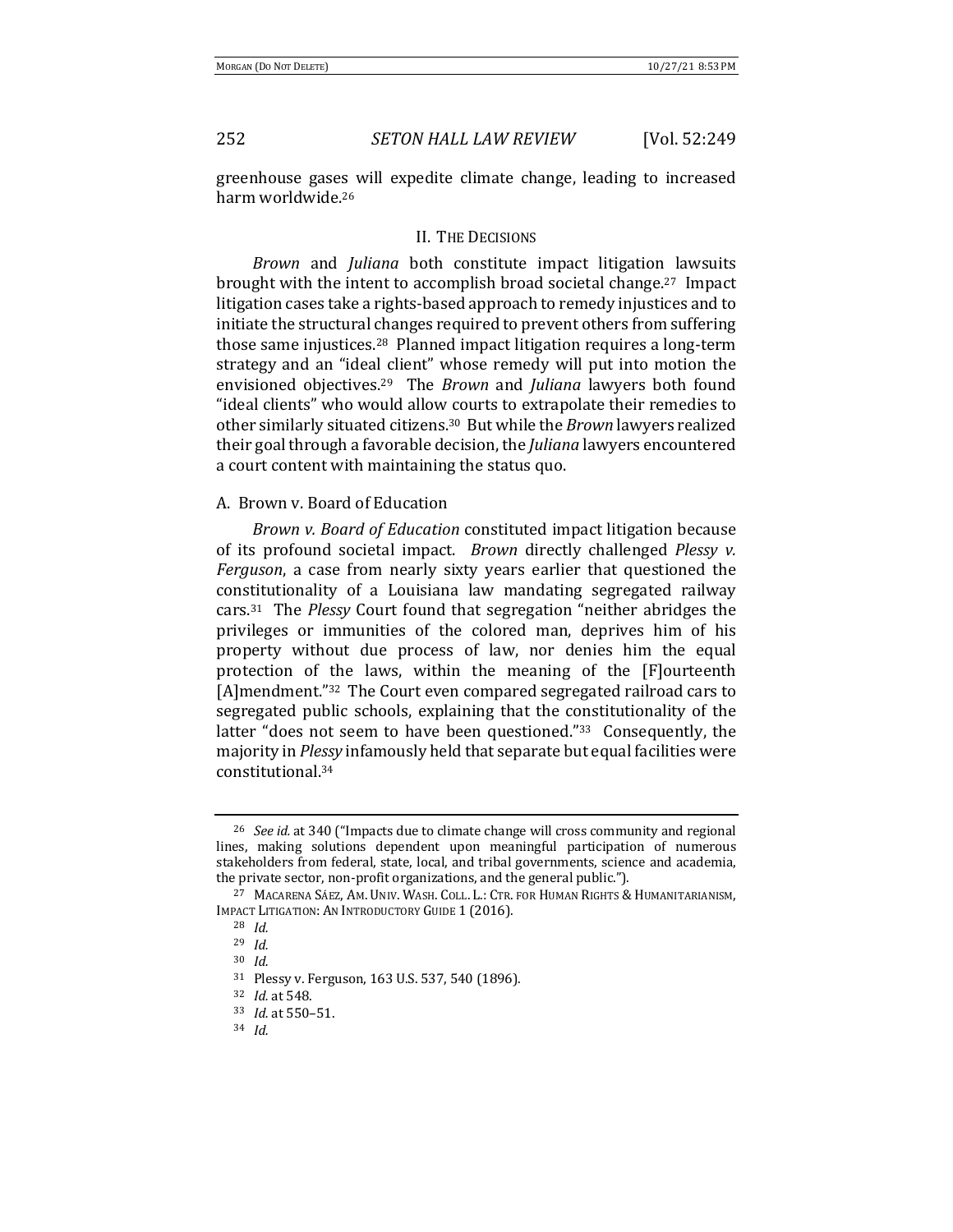The NAACP began its attack on the holding of *Plessy v. Ferguson* with litigation concerning graduate school segregation, which brought favorable outcomes early in its assault but never went so far as to overrule *Plessy*.<sup>35</sup> After the NAACP won these cases, they sought "to apply the Supreme Court's new understanding of inherent inequality to elementary and secondary education" and coax the Court to overturn Plessy.<sup>36</sup> They consolidated cases from different jurisdictions to ensure that an unusual set of facts would not prevent widespread applicability, yet included enough commonalities to allow for a coordinated strategy.37 

*Brown* consisted of four suits brought in four different states— Kansas, South Carolina, Virginia, and Delaware—by black elementaryand high-school-age children challenging the constitutionality of segregation in public schools.<sup>38</sup> The plaintiffs petitioned the U.S. Supreme Court to help them gain admission to the schools that white children attended in their respective neighborhoods.<sup>39</sup> The plaintiffs contended that segregation deprived them of their Fourteenth Amendment right to equal protection because "segregated public schools are not 'equal' and cannot be made 'equal."<sup>40</sup>

In *Brown*, the Supreme Court faced the issue of whether *Plessy v. Ferguson*'s "separate but equal" doctrine applied to public education.<sup>41</sup> Since the "tangible" factors of the schools were equal or were being equalized, the opinion—authored by Chief Justice Warren—analyzed the "effect of segregation itself on public education." $42$  The Court began

<sup>&</sup>lt;sup>35</sup> *See* ROBERT J. COTTROL, RAYMOND T. DIAMOND & LELAND B. WARE, BROWN V. BOARD OF *EDUCATION*: CASTE, CULTURE, AND THE CONSTITUTION 115 (2003).

<sup>36</sup> *Id.*

<sup>37</sup> *Id.* at 119.

<sup>&</sup>lt;sup>38</sup> Brown v. Bd. of Educ., 347 U.S. 483, 486-87 (1954). In Kansas, the district court in *Brown v. Board of Education* found that segregation has a detrimental effect on black children but upheld the law because the black and white schools were "substantially equal" in their physical facilities and quality of teachers. *Id.* at 486 n.1. In South Carolina, the court in *Briggs v. Elliott* found that the schools that black children attended were inferior to those of white children and ordered their equalization. *Id.* In Virginia, the court in *Davis v. County School Board* also found that the schools that black children attended were inferior and ordered them to remove the inequality. *Id.* at 487 n.1. In Delaware, the court in *Gebhart v. Belton* found the facilities and teacher qualifications inferior and that "segregation itself results in an inferior education" but merely ordered equalization and allowed the black children admission to the white schools while equalization took place. *Id.* at 487-88 n.1.

<sup>39</sup> *Id.* at 487-88.

<sup>40</sup> *Id.* at 488.

<sup>41</sup> *Brown*, 347 U.S. at 492.

<sup>&</sup>lt;sup>42</sup> *Id.* at 492 (noting some example of "tangible" factors: "buildings, curricula, [and] qualifications and salaries of teachers").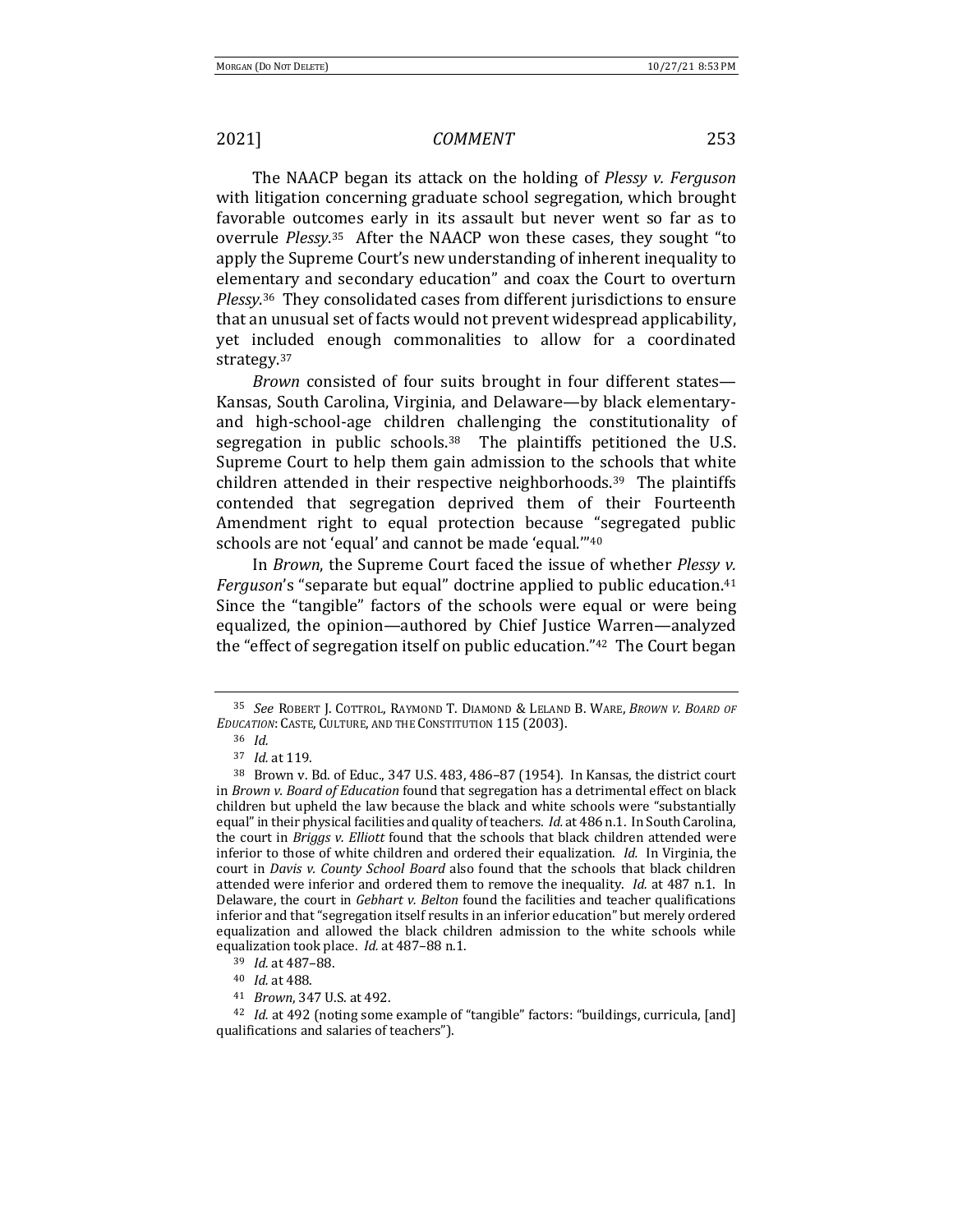its analysis by considering the Fourteenth Amendment and its "intended effect on public education." $43$  The Court quickly dismissed this approach, however, because public education was not firmly established at the time that Congress passed the Fourteenth Amendment in 1868.<sup>44</sup> Since that time, legislatures enacted compulsory attendance laws, catapulting education to one of the most important functions of local government by the 1950s.<sup>45</sup> The Court posited that "it is doubtful that any child may reasonably be expected to succeed in life if he is denied the opportunity of an education."46

After Chief Justice Warren established the importance of public education in America, he presented the real issue: Does segregation deprive black children of equal educational opportunities?<sup>47</sup> The Court answered this question in the affirmative by exploring three sources of evidence documenting the effects of segregation in education.

First, the Court considered six cases that ruled on equal educational opportunities in public schools, focusing particularly on the earlier NAACP cases involving graduate schools.<sup>48</sup> In *Sweat v. Painter*, the Court held that a segregated law school "could not provide [black students] equal educational opportunities."<sup>49</sup> In *McLaurin v. Oklahoma State Regents*, the Court examined "intangible considerations," such as the "ability to study, to engage in discussions and exchange views with other students, and, in general, to learn his profession," and ultimately decided that segregation denied such opportunities.<sup>50</sup> The Court in *Brown* further asserted that such findings applied "with added force to children" of elementary- and high-school-age.<sup>51</sup>

Second, the Court cited the findings of the district courts below that segregation has detrimental effects on children.<sup>52</sup> Specifically, in the Kansas case, the court found that "[s]egregation of white and colored children in public schools has a detrimental effect upon the colored children."<sup>53</sup> Similarly, the Delaware judge found the educational

53 *Brown*, 347 U.S. at 294.

<sup>43</sup> *Id.* at 489-90.

<sup>44</sup> *Id.*

<sup>45</sup> *Id.* at 493. <sup>46</sup> *Id.*

<sup>47</sup> *Brown*, 347 U.S. at 493.

<sup>48</sup> *See id.* at 491–92.

<sup>49</sup> *Id.* at 493.

<sup>&</sup>lt;sup>50</sup> *Id.* (quoting McLaurin v. Okla. State Regents, 339 U.S. 637, 641 (1950)).

<sup>51</sup> *Id.* at 494.

<sup>52</sup> *Id.*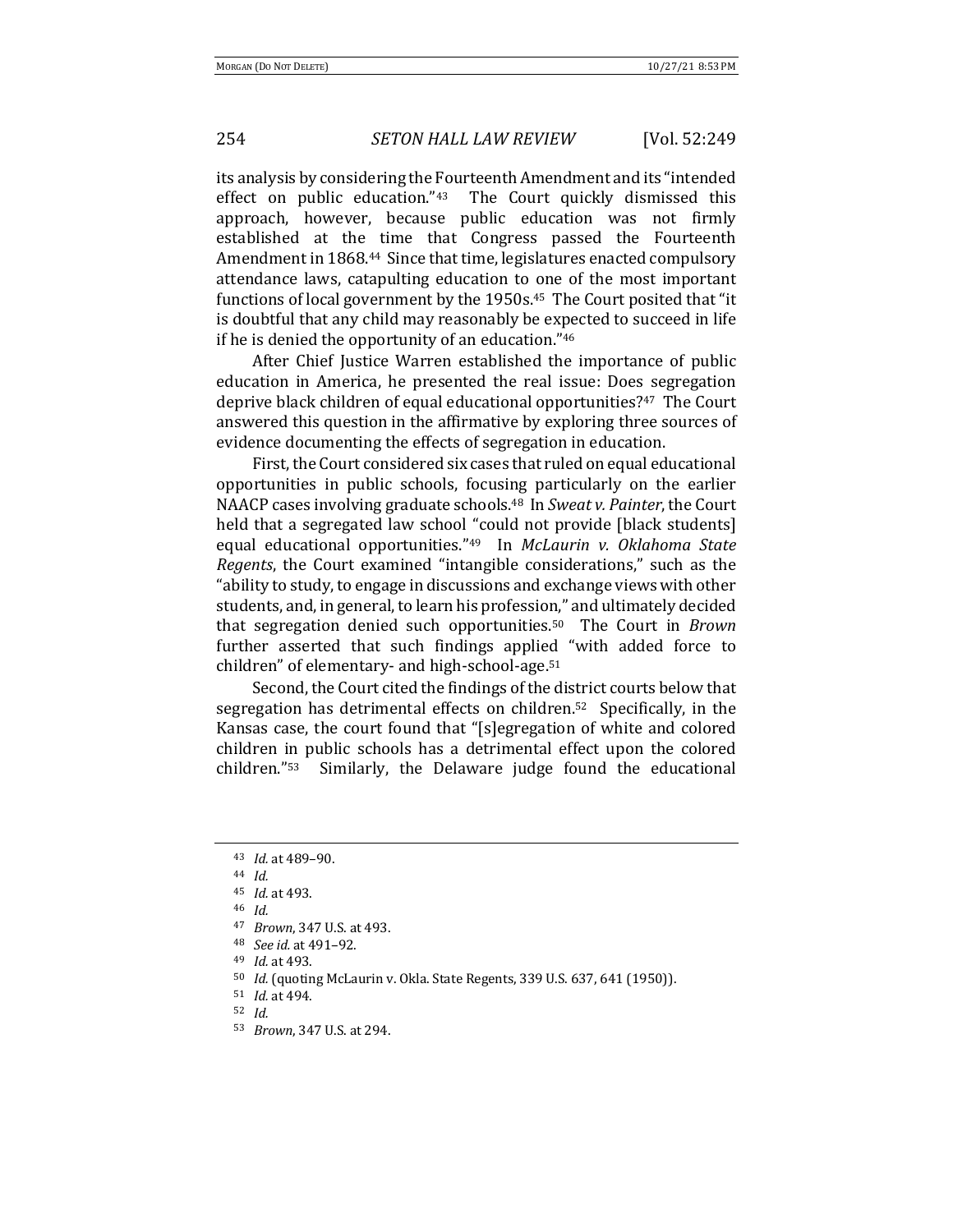opportunities offered to black children "substantially inferior" to those presented to white children.<sup>54</sup>

Third, the Court explicitly rejected the psychological findings in *Plessy* and cited seven social science papers and books in footnote eleven to support this claim.<sup>55</sup>

The Supreme Court in *Brown* ultimately held that "in the field of public education the doctrine of 'separate but equal' has no place. Separate educational facilities are inherently unequal." $56$  The Court recognized the decision's far-reaching implications and that the remedy required "considerable complexity."<sup>57</sup> Accordingly, the Court allowed additional time before issuing a remedy so that all parties could provide input on the final decree.<sup>58</sup> The Court published its remedy a year later, in *Brown II*, on May 31, 1955.<sup>59</sup> The decision declared that "[a]ll provisions of federal, state, or local law requiring or permitting such discrimination must yield" to the principle that "racial discrimination in public education is unconstitutional" and remanded to the lower courts to create equitable decrees.<sup>60</sup> The Court acknowledged that it might take time to carry out the ruling effectively but urged lower courts to act "with all deliberate speed."<sup>61</sup>

The NAACP Legal Defense Fund credits the *Brown* decision as "a major catalyst for the civil rights movement," which made desegregation efforts throughout the country possible.<sup>62</sup> The decision gave hope to millions of Americans oppressed by the racial caste system that American governments implicitly or explicitly accepted.<sup>63</sup>

### **B.** Juliana v. United States

*Juliana v. United States*, like *Brown v. Board of Education*, constitutes impact litigation because its goal—phasing out fossil fuels has immense societal implications. Our Children's Trust filed the lawsuit in September 2015 on behalf of twenty-one youth plaintiffs from ten different states.<sup>64</sup> The plaintiffs came from states profoundly

<sup>63</sup> *Id.*

<sup>64</sup> *Juliana v. United States: Meet the Youth Plaintiffs*, OUR CHILD.'S TR., https://www.ourchildrenstrust.org/federal-plaintiffs/ (last visited Oct. 8, 2021).

<sup>54</sup> *Id.* at 494 n.10.

<sup>&</sup>lt;sup>55</sup> *Id.* at 494-95 n.11.

<sup>56</sup> *Id.* at 495.

<sup>57</sup> *Id.*

<sup>58</sup> *Id.* at 495–96.

<sup>59</sup> *Brown II*, 349 U.S. 294 (1955).

<sup>60</sup> *Id.* at 298.

<sup>&</sup>lt;sup>61</sup> *Id.* at 300-01.

<sup>&</sup>lt;sup>62</sup> NAACP, *supra* note 7.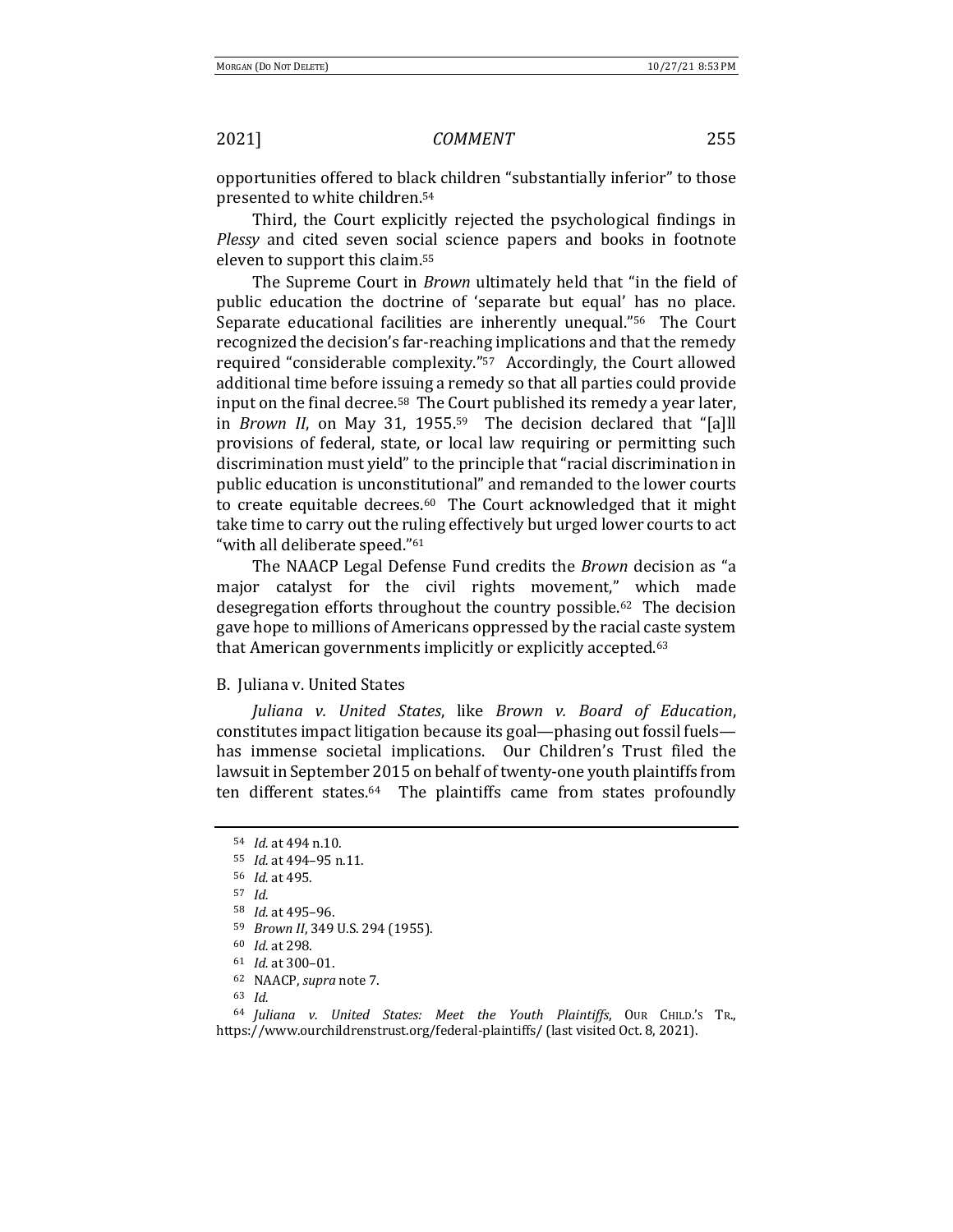impacted by climate change,  $65$  which allowed the lawyers to present evidence of adverse environmental effects occurring throughout the country. This decision parallels *Brown*, where the lawyers chose plaintiffs from different school districts in different states who experienced slightly different circumstances to ensure a ruling with widespread applicability.<sup>66</sup> Additionally, both cases litigate broad constitutional rights by young plaintiffs looking to overturn policies with long-term negative effects.

In *Juliana*, the plaintiffs were comprised of three different groups: young citizens, an environmental organization,<sup>67</sup> and "a representative of future generations."<sup>68</sup> They filed a complaint seeking an order for the government to develop a plan to "phase out fossil fuel emissions and draw down excess atmospheric  $CO2$  [sic]."<sup>69</sup> The plaintiffs brought a number of claims in the district court, but only three survived the motion to dismiss for consideration at the appellate level.<sup>70</sup> The district

<sup>68</sup> Juliana v. United States, 947 F.3d 1159, 1164 (9th Cir. 2020); see Oliver Milman, *Ex-Nasa Scientist: 30 Years On, World is Failing 'Miserably' to Address Climate Change*, GUARDIAN (June 19, 2018), https://www.theguardian.com/environment/2018/jun/19/ james-hansen-nasa-scientist-climate-change-warning. Jim Hansen brings this lawsuit as a guardian for future generations. This former NASA climate scientist first testified to Congress in 1988 "with 99% confidence" that human activity caused global warming. Since this testimony, Hansen retired from NASA and became an activist, urging the government to take action to combat global warming before it becomes too late. *Id.* 

69 *Juliana*, 947 F.3d at 1164-65.

 $70$  *Id.* at 1165. After the plaintiffs filed the complaint, the fossil fuel industry sought to join the government as defendants to have the case dismissed. *Juliana v. United States: Major Court Orders and Filings*, OUR CHILD.'s TR., https://www.ourchildrenstrust.org/ court-orders-and-pleadings/ (last visited Oct. 8, 2021). On April 8, 2016, U.S. Magistrate Judge Thomas Coffin recommended denial of the motion to dismiss. Legal Actions: Juliana v. United States, OUR CHILD.'s TR., https://www.ourchildrenstrust.org/juliana-vus (last visited Oct. 8, 2021). Judge Ann Aiken on the U.S. District Court for the District of Oregon adopted Judge Coffin's recommendation on November 10, 2016, and denied the motions to dismiss. *Id.* The government filed an interlocutory appeal of the motion to dismiss, which Judge Aiken denied on June 8, 2017. *Id.* Before the trial began, Judge Coffin released the fossil fuel industry defendants, the Ninth Circuit Court of Appeals stayed the district court proceedings, and the government filed a writ of mandamus pertaining to the denial of the motion to dismiss. *Id.* The Ninth Circuit rejected the "drastic and extraordinary" writ of mandamus. *Id.* The government then filed an application for a stay with the U.S. Supreme Court and requested the Court to review the case. *Id.* The Court refused both requests, stating that it was "premature" to review the case before the district court reviewed the facts. *Id.* 

<sup>&</sup>lt;sup>65</sup> *Id.* (noting that the plaintiffs reside in Oregon, Colorado, Florida, New York, Hawaii, Arizona, Louisiana, Washington, Alaska, and Pennsylvania).

<sup>66</sup> *See supra*, Section II.A.

<sup>&</sup>lt;sup>67</sup> Our Story, https://www.earthguardians.org/our-story, EARTH GUARDIANS (last visited Sept. 3, 2021). Earth Guardians is "an intergenerational organization" with youth at the forefront that "trains diverse youth to be effective leaders in the environmental, climate and social justice movements across the globe." *Id.*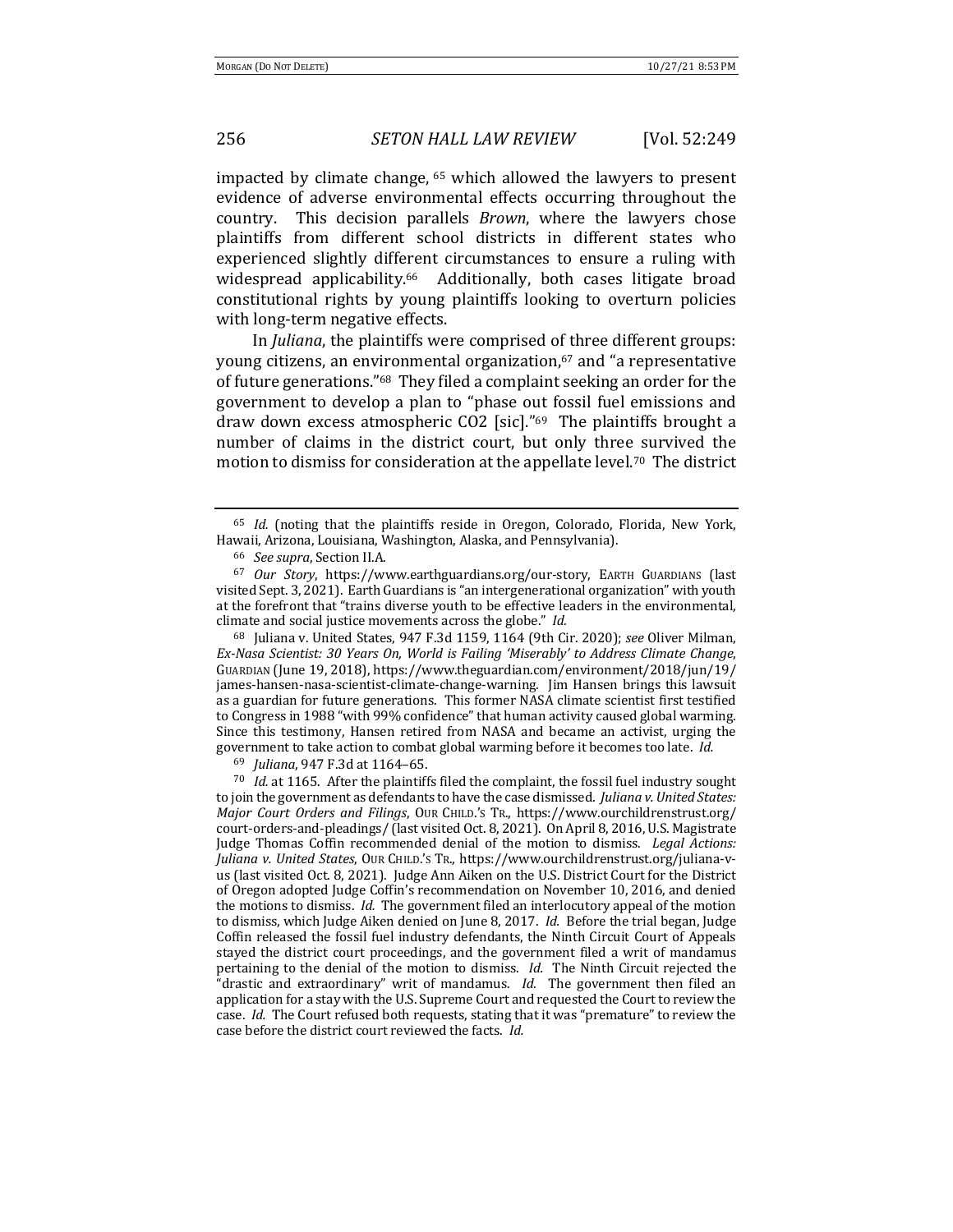court concluded that the plaintiffs stated a viable claim that the government violated their Fifth Amendment due process right to a "climate system capable of sustaining human life."<sup>71</sup> Additionally, the court found a viable "danger-creation due process claim" from the "government's failure to regulate third-party emissions," and a viable public trust claim.<sup>72</sup> The Ninth Circuit Court of Appeals granted the government's petition for permission to appeal and focused its analysis on whether the plaintiffs had standing and, specifically, whether their claims were redressable.<sup>73</sup>

The Ninth Circuit began its analysis by recognizing the plaintiff's evidence—an extensive scientific record that established that "climate change is occurring at an increasingly rapid pace." $74$  The court acknowledged that "[c]opius expert evidence establishes" that fossil fuel combustion leads to climate change and that the federal government has known about the risks associated with fossil fuel emissions since as early as 1965.<sup>75</sup>

The Ninth Circuit focused on whether the plaintiffs had Article III standing to bring their claims, which requires  $(1)$  "a concrete and particularized injury that (2) is caused by the challenged conduct and (3) is likely redressable by a favorable judicial decision."76 The court confirmed that at least some of the plaintiffs claimed concrete and particularized injuries adequate under Article  $III^{77}$  The plaintiffs also satisfied the causation requirement because between 1850 and 2012, the United States accounted for 25 percent of fossil fuel emissions worldwide and about 25 percent of those emissions received authorization from the federal government.<sup>78</sup> Therefore, the plaintiffs presented a genuine factual dispute regarding whether the government played a substantial role in causing the plaintiffs' injuries.<sup>79</sup> Consequently, the court spent a majority of its analysis on the third

<sup>71</sup> *Juliana*, 947 F.3d at 1165.

<sup>72</sup> *Id.*

<sup>73</sup> *Id.* at 1164, 1168.

<sup>74</sup> *Id.* at 1166.

<sup>&</sup>lt;sup>75</sup> *Id.* at 1166 (noting that the evidence must be reviewed in the light most favorable to the plaintiffs on the appeal of a motion to dismiss).

<sup>76</sup> *Juliana*, 947 F.3d at 1168.

<sup>77</sup> *Id.* (specifying examples of a plaintiff "forced to leave her home because of water scarcity" and another who was forced to "evacuate his coastal home multiple times because of flooding").

<sup>78</sup> *Id.* at 1169.

<sup>79</sup> *Id.*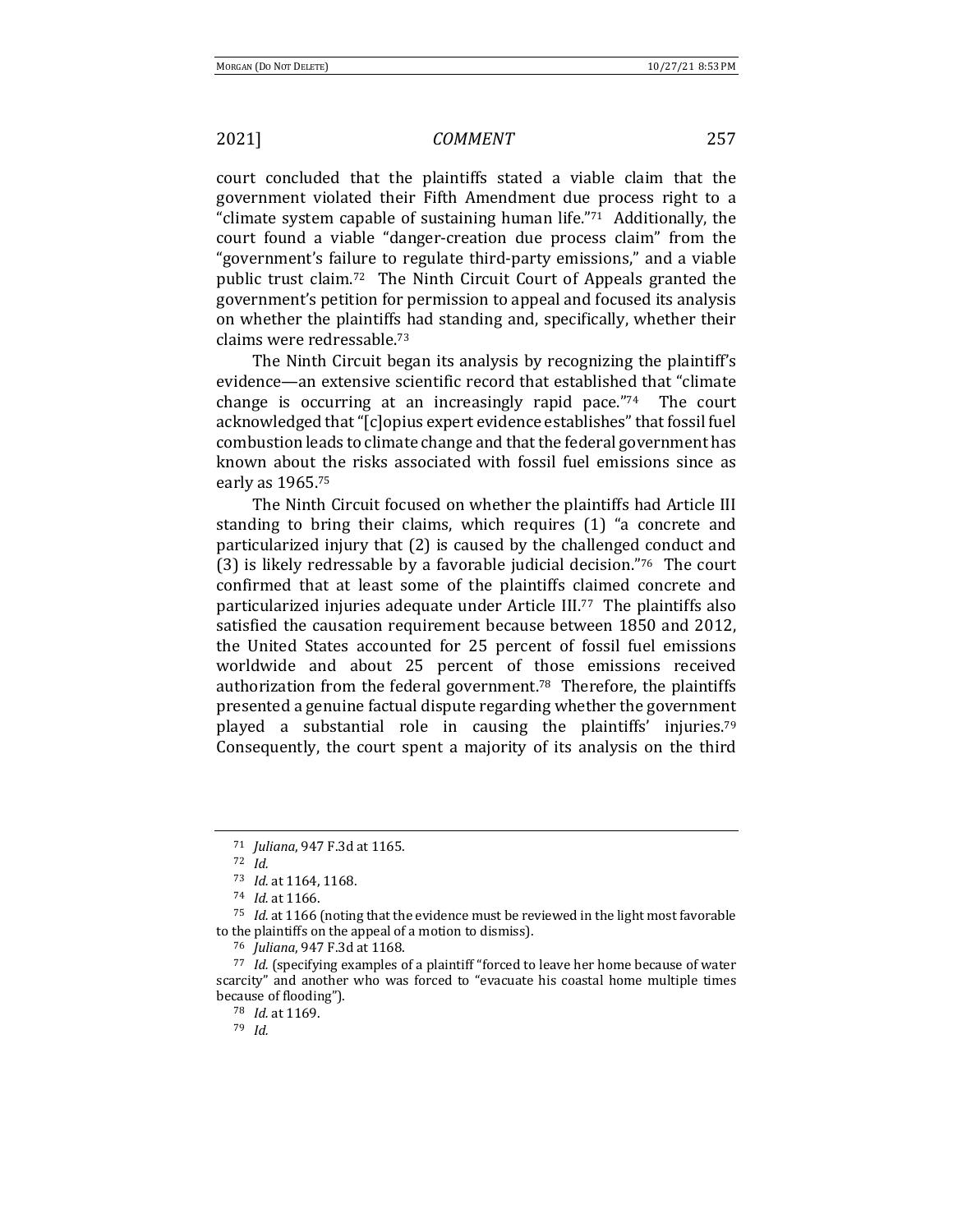requirement—whether an Article III court may redress the plaintiffs' injuries.80

"'Redressability' concerns whether a federal court is capable of vindicating a plaintiff's legal rights."<sup>81</sup> The *Juliana* plaintiffs requested "an injunction requiring the government not only to cease permitting, authorizing, and subsidizing fossil fuel use, but also to prepare a plan subject to judicial approval to draw down harmful emissions." $82$  The district court recognized that this goal requires more than the government ceasing to promote fossil fuels, $83$  but still found redressability satisfied because the relief would reduce emissions, thereby *slowing* the harmful effects of climate change.<sup>84</sup>

On appeal, the plaintiffs conceded that their requested redress would not solve climate change entirely, but they maintained that it would mitigate their injuries.<sup>85</sup> The Ninth Circuit expressed skepticism toward this claim but proposed that even if the court could provide actual redress, the "competing social, political, and economic forces" must be reserved to the power of the Legislature. $86$  Separation of powers required that the court defer to Executive or Legislative judgments on such complex matters. $87$  Alternatively, the court posited that even if it did issue a remedy, it would require extensive court supervision to ensure compliance, which could potentially upset the balance of power between the courts and other branches of

<sup>80</sup> *Id.* at 1169–70. The Supreme Court has articulated that the purpose of issuing a remedy to correct a societal injustice includes prohibiting new violations, as well as "eliminat[ing] the continuing effects of past violations." Paul Gewirtz, *Remedies and Resistance*, 92 YALE L.J. 585, 589 (1983). But other times the court merely tries to prohibit past effects to "the greatest possible degree." *Id.* The Court in *Brown II* required an imperfect injunctive remedy—"delayed desegregation"—which the public met with widespread resistance, demonstrating the challenges of effectuating injunctive relief. *Id.* at 609. Simply crafting an appropriate remedy takes time and necessarily delays or even prohibits justice for some members of the class facing the injustice. See id. at 614. In fact, hundreds of desegregation orders remain open throughout the United States today, over fifty years after *Brown.* See Yue Qiu & Nikole Hannah-Jones, *A National Survey of* School Desegregation Orders, PROPUBLICA (Dec. 23, 2014), https:// *Desegregation Orders*, PROPUBLICA (Dec. 23, 2014), https:// projects.propublica.org/graphics/desegregation-orders. 

<sup>&</sup>lt;sup>81</sup> *Juliana*, 947 F.3d at 1181 (Staton, J., dissenting).

 $82$  *Id.* at 1170 (noting that this relief would "enjoin the Executive from exercising discretionary authority expressly granted by Congress" and "enjoin Congress from exercising power expressly granted by the Constitution").

<sup>83</sup> *Id.* at 1170-71.

<sup>84</sup> *Id.* at 1171.

<sup>85</sup> *Id.*

<sup>&</sup>lt;sup>86</sup> *Id.* at 1171-72 (quoting Collins v. City of Harker Heights, 503 U.S. 115, 128-29 (1992).

<sup>87</sup> *Juliana*, 947 F.3d at 1172.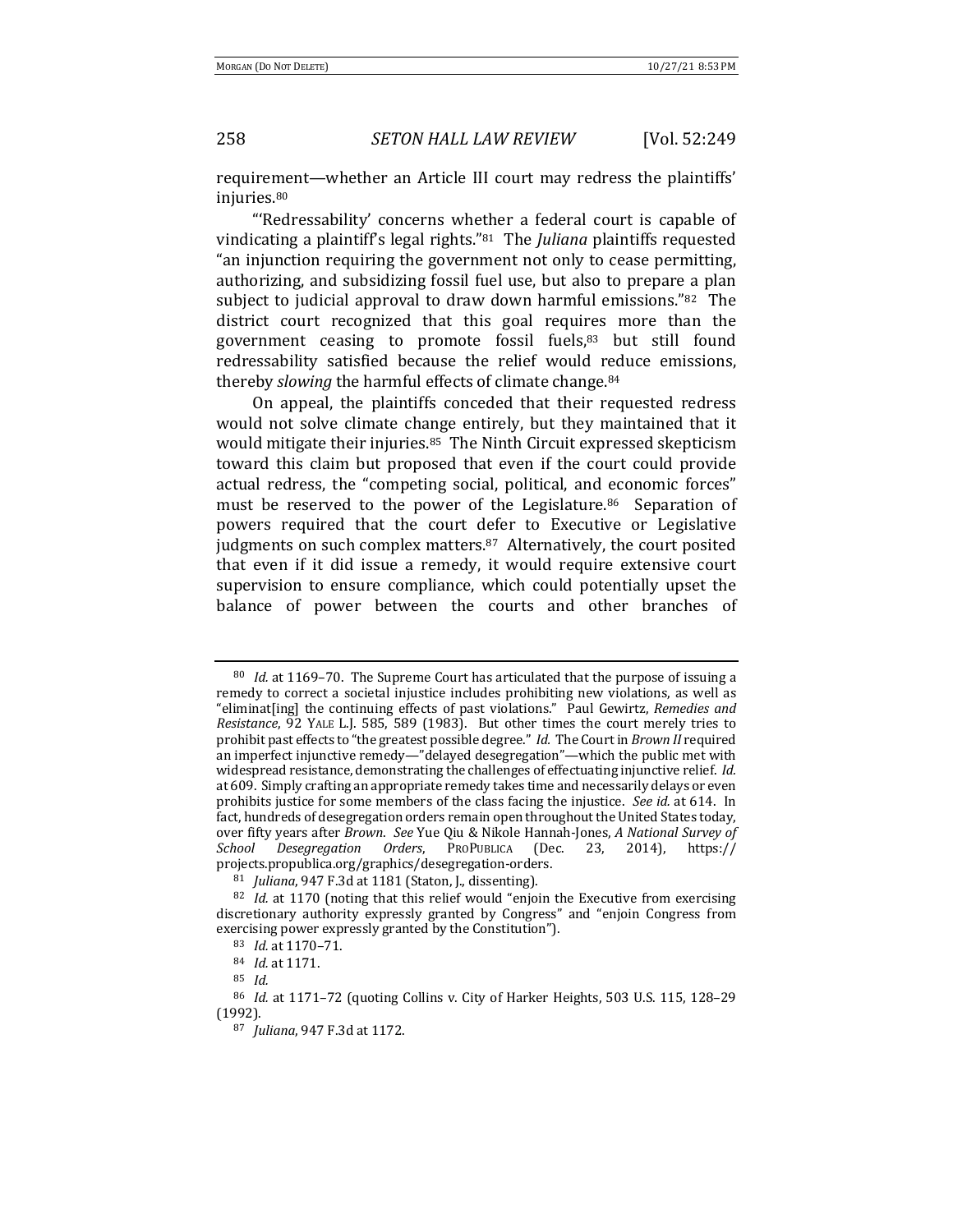government.<sup>88</sup> Therefore, the Ninth Circuit held that the plaintiffs did not satisfy the constitutional Article III standing requirement and remanded with instructions for the district court to dismiss, urging the plaintiffs to make their case to the political branch or to the electorate.<sup>89</sup>

Judge Staton wrote a passionate dissent to the Ninth Circuit's opinion.<sup>90</sup> She began by declaring that "the government bluntly insists that it has the absolute and unreviewable power to destroy the Nation."<sup>91</sup> She invoked the perpetuity principle, which "prohibits only the willful dissolution of the Republic," $92$  and gives the government "more than just a nebulous 'moral responsibility' to preserve the Nation,"93 because without it, any liberties that the Constitution protects become meaningless.<sup>94</sup> Given the evidence presented by the plaintiffs, the continued use of fossil fuels will cause irreversible changes, presenting an "existential threat" to the Nation never before seen, which the government actively endorses.<sup>95</sup> Judge Staton acknowledged that the right at issue concerns stopping climate change from proceeding beyond a tipping point from which the Nation may not return—*not* stopping climate change altogether.<sup>96</sup> Consequently, she would hold that "under Article III, a perceptible reduction in the advance of climate change is sufficient to redress a plaintiff's climate change-induced harms."97

Judge Staton further invoked the power of judicial review to thwart the majority's concerns about abuse of the separation of powers, insisting that federal courts must construct the proper relief to legal wrongs and instruct other branches on the limits of their constitutional power.<sup>98</sup> She rebuked the majority's invocation of the political question doctrine because courts have instituted "widespread, programmatic changes in government functions" in the past, citing *Brown v. Board of* 

96 *Id.* at 1182.

<sup>97</sup> *Id.*

<sup>88</sup> *See id.*

<sup>89</sup> *Id.* at 1175.

<sup>&</sup>lt;sup>90</sup> *See id.* at 1175-91 (Staton, J., dissenting).

<sup>91</sup> *Id.* at 1175.

<sup>92</sup> *Id.* at 1179.

<sup>93</sup> *Juliana*, 947 F.3d at 1177.

<sup>94</sup> *Id.* at 1178.

<sup>&</sup>lt;sup>95</sup> *See id.* at 1180 ("[I]t should come as no surprise that the Constitution's commitment to perpetuity only now faces judicial scrutiny, for never before has the United States confronted an existential threat [climate change] that has not only gone unremedied but is actively backed by the government.").

<sup>98</sup> *Id.* at 1184.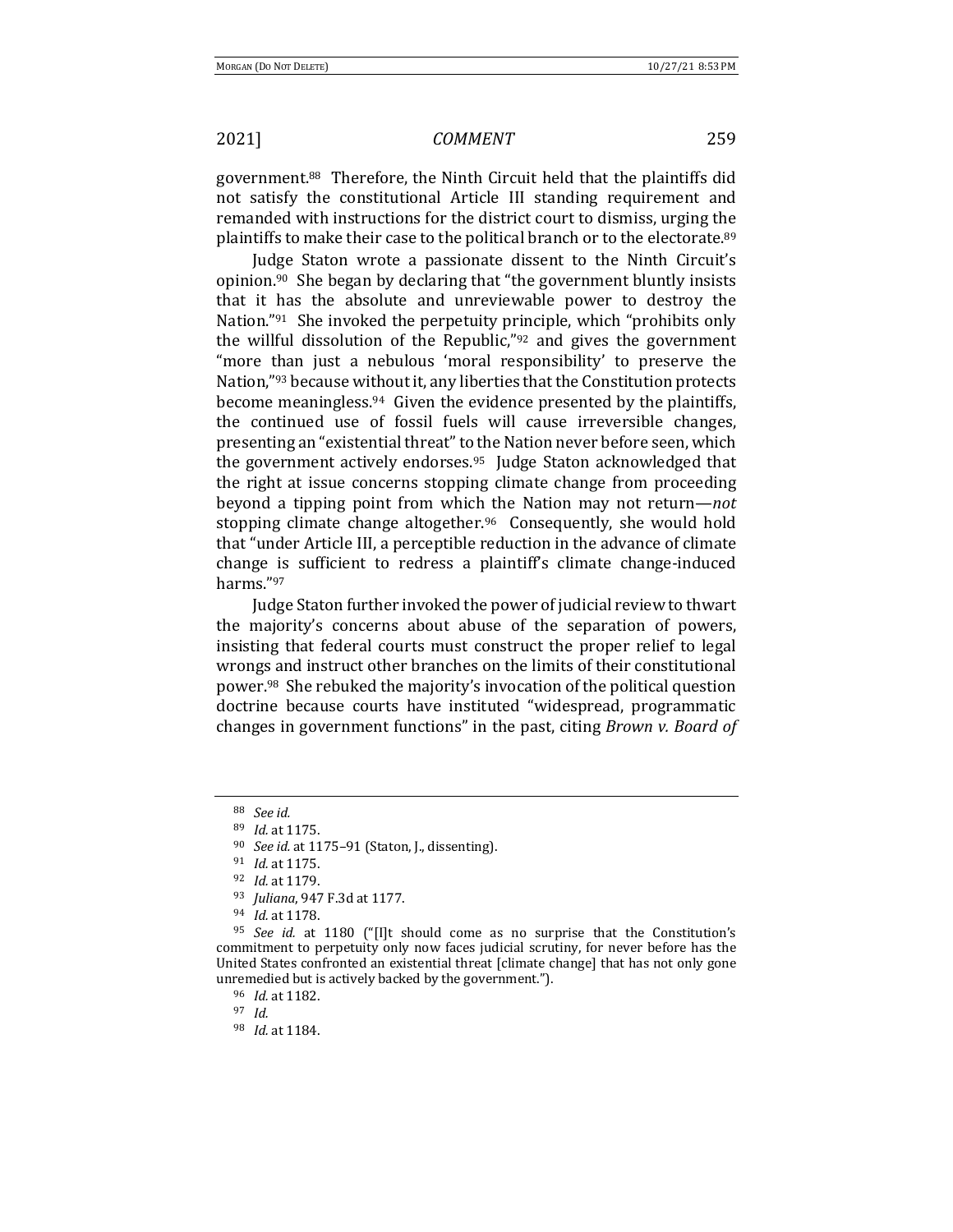*Education*, among other notable court decisions.<sup>99</sup> The dissent proclaims that "resolution of this action requires answers only to scientific questions, not political ones."<sup>100</sup> "Plaintiffs' claims are based on science, specifically, an impending point of no return. If plaintiffs' fears, backed by the government's own studies, prove true, history will not judge us kindly."<sup>101</sup>

### III. SCIENTIFIC EVIDENCE IN *BROWN* AND *JULIANA*

The plaintiffs in *Brown* presented social scientific evidence to support their claims, while the plaintiffs in *Juliana* presented natural scientific evidence to support their claims. Although courts may have been reluctant in the past to accept scientific evidence, today, both natural and social science present compelling reasons to issue a remedy in favor of scientific truth. The Ninth Circuit should have taken this approach and used the overwhelming science behind climate change to issue the plaintiffs their requested relief.

### A.Brown v. Board of Education *Scientific Evidence*

In the fifty-eight years after *Plessy v. Ferguson*, social scientific studies surrounding segregation emerged that directly contradicted the Court's findings.<sup>102</sup> The Court in *Plessy* proclaimed that segregation by race does not assign a "badge of inferiority" to people of color, but rather that any feeling of inferiority comes from the construction that they themselves assign to it.<sup>103</sup> The *Plessy* Court claimed that "[l]egislation is powerless to eradicate racial instincts, or to abolish distinctions based upon physical differences, and the attempt to do so can only result in accentuating the difficulties of the present situation." $104$  Further, the decision proclaimed that "[i]f one race be inferior to the other socially, the [C]onstitution of the United States cannot put them upon the same plane."<sup>105</sup> Today, society understands the blatant falsity of these claims, but when deciding *Brown*, the Court faced a challenge to issue a decision that would persuade the public.

<sup>&</sup>lt;sup>99</sup> *Juliana*, 947 F.3d at 1188 (noting the overhaul of prisons in California to uphold the "Constitution's prohibition on cruel and unusual punishment" and racially integrating public schools to uphold the Constitution's guarantee of equal protection).

<sup>100</sup> *Id.* at 1189.

<sup>101</sup> *Id.* at 1191.

<sup>102</sup> Brown v. Bd. of Educ., 347 U.S. 483, 494 n.11 (1954).

<sup>103</sup> Plessy v. Ferguson, 163 U.S. 537, 551 (1896).

<sup>104</sup> *Id.*

<sup>105</sup> *Id.* at 552.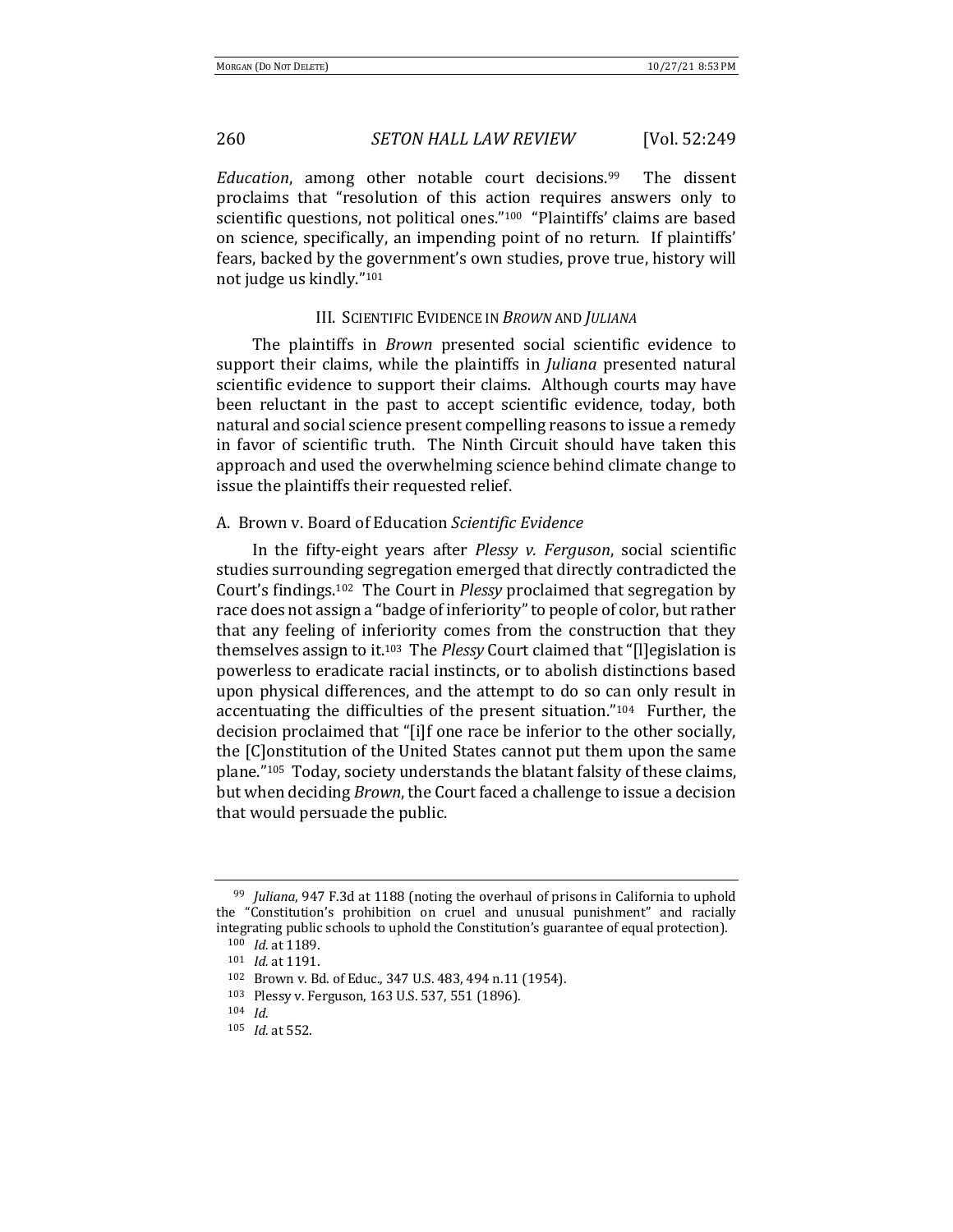The lawyers in the early higher education cases predating *Brown* specifically introduced expert psychological testimony to the Court to demonstrate "the importance to the educational experience of intangibles that were incapable of objective measurement."<sup>106</sup> In *Brown*, the NAACP used "psychologists, social scientists, and other experts" to demonstrate the psychological injuries of segregation, to force the Justices to grapple with the realities of segregation, and to stop them from engaging in "spurious rationalizations" of the Fourteenth Amendment.107

Two of the *Brown* district court judges concluded that segregation in public schools had a detrimental effect on black children, but either ignored that finding in their final decisions, or their decisions did not rest upon that finding explicitly.<sup>108</sup> For example, *Brown v. Board of Education* in the U.S. District Court for the District of Kansas found that segregation in public schools did have a detrimental effect on black children.<sup>109</sup> The court, however, denied relief because it also found that the physical facilities, curricula, and the qualifications of teachers were "substantially equal."<sup>110</sup> The Delaware Court of Chancery in *Gebhart v. Belton* found that "segregation itself results in an inferior education for Negro children." $111$  The court did not rely on this finding to admit the black children into the schools attended by white children.<sup>112</sup> Rather, the court rested its decision on finding that the schools that black children attended had inferior physical accommodations and inferior teacher training.<sup>113</sup> The court, therefore, preserved the possibility of resegregating the schools upon equalization of the facilities.<sup>114</sup>

The Supreme Court, however, did rest its holding on the negative psychological effects of segregation. The Court declared that " $[w]$ hatever may have been the extent of psychological knowledge at the time of *Plessy v. Ferguson*, this finding [a detrimental effect on black children] is amply supported by modern authority."<sup>115</sup> Footnote eleven in the *Brown* decision lists seven social science sources that explore these harmful psychological effects of segregation.<sup>116</sup> The declaration in

<sup>106</sup> COTTROL, *supra* note 35, at 122.

<sup>107</sup> *Id.* at 123.

<sup>108</sup> Brown v. Bd. of Educ., 347 U.S. 483, 486 n.1 (1954).

<sup>109</sup> *Id.*

<sup>110</sup> *Id.*

<sup>111</sup> *Id.*

<sup>112</sup> *Id.*

<sup>113</sup> *Id.*

<sup>114</sup> *Brown*, 347 U.S. at 486 n.1.

<sup>115</sup> *Id.* at 494.

<sup>116</sup> *Id.* at 494–95 n.11.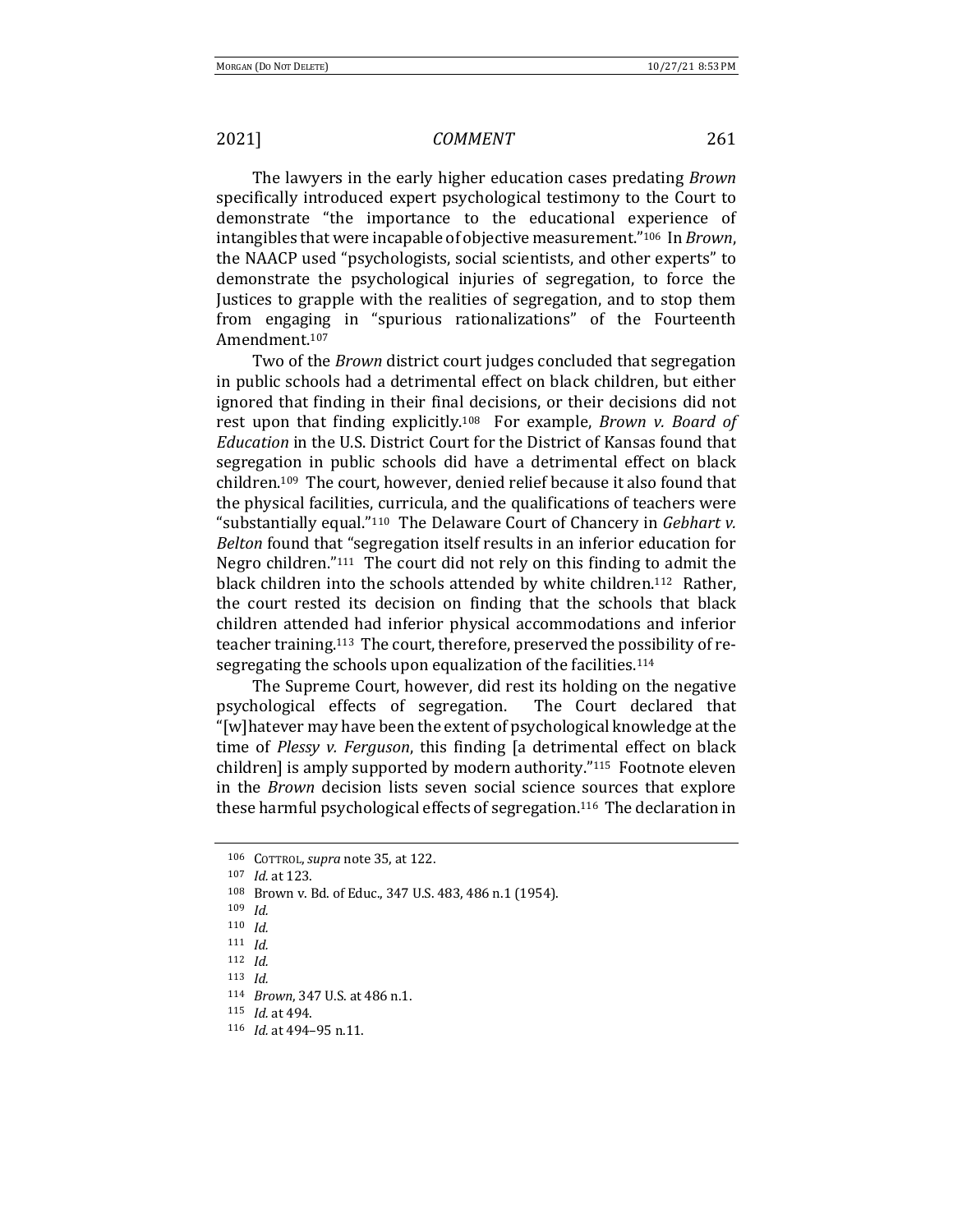*Plessy* that any inferiority that black people felt came from the construction that they put on themselves was exposed for its incredible ignorance and willful blindness to the actual state of the world. The next seven sources listed allowed the Court to declare the very premise of *Plessy* untrue and allowed for a unanimous judicial decree in *Brown*.

A famous study by social psychologist Kenneth Clark is the first source cited in footnote eleven.<sup>117</sup> He found that black children in segregated schools experienced feelings of self-rejection.<sup>118</sup> In the study, Clark presented children with four dolls: two brown and two white.<sup>119</sup> He asked the children to choose a doll based on various criteria: who they would like to play with, who was nice, who was bad, and what doll was a nicer color.<sup>120</sup> Black children consistently chose white dolls as "nice" and the dolls with whom they preferred to play, and they designated the brown dolls as "bad." $121$  Another test gave children objects to color—such as a leaf or an apple—and if they used the correct color, the study moved on to the next stage.<sup>122</sup> Black children tasked with coloring themselves most often used white, yellow, or some other non-skin color, like red or green.<sup>123</sup> These results reinforced the conclusion that black children felt inferior and rejected their own race when exposed to segregation.

The second source, *The Fact-Finding Report of the Midcentury White House Conference on Children and Youth*, outlined requirements "for the healthy development of the whole personality." $124$  The report found that if others do not treat a child with respect, he learns that he and others like him are not worthy of respect.<sup>125</sup> Children may also develop feelings of hatred toward those who disrespect them.<sup>126</sup> After laying out these general findings, the report applied them specifically to schools.<sup>127</sup> Since a school strives to enable children to understand their world better, "the school has a role which is not only strategic but

<sup>117</sup> *Id.* at 494-95 n.11.

<sup>118</sup> COTTROL, *supra* note 35, at 125.

<sup>119</sup> *Id.* at 124.

<sup>120</sup> *Id.*

<sup>121</sup> *Id.*

<sup>122</sup> *Id.*

<sup>123</sup> *Id.* at 124-25.

<sup>124</sup> HELEN LELAND WITMER & RUTH KOTINSKY, PERSONALITY IN THE MAKING: THE FACT-FINDING REPORT OF THE MIDCENTURY WHITE HOUSE CONFERENCE ON CHILDREN AND YOUTH 237 (Harper & Brothers, Publishers 1952).

<sup>125</sup> *Id.*

<sup>126</sup> *Id.*

<sup>127</sup> *See id.* at 257-58.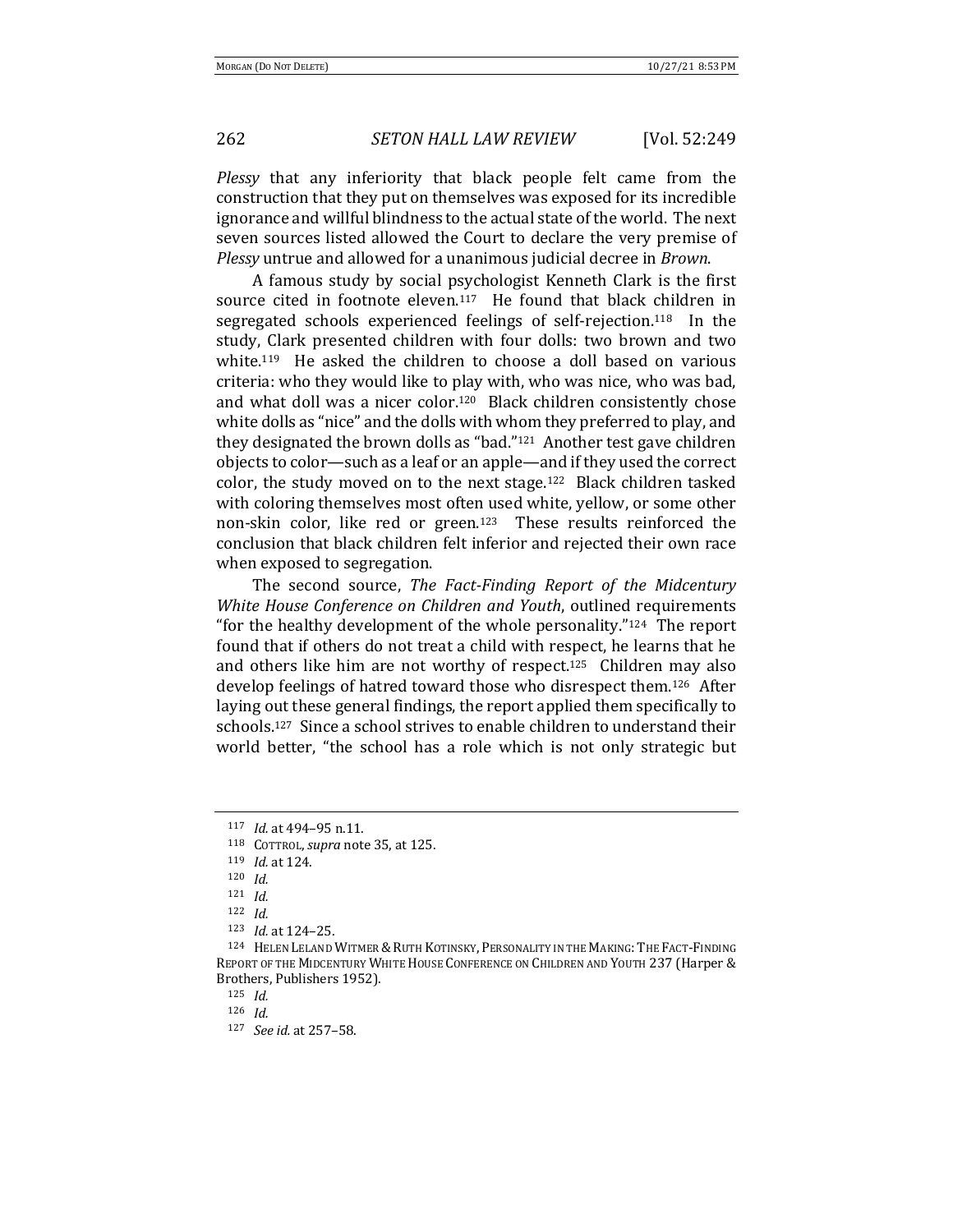indispensable in the development of the healthy personality." $128$  A child's experience in school can "either enhance or undermine whatever basic sense of trust, of independence, and of initiative the child brings with him from his earlier life at home." $129$  A conflict exists between the democratic tradition that schools generally promote and the antidemocratic practices, such as segregation, that they often adopt.<sup>130</sup>

The third and fourth sources detail a survey exploring the psychological effects of enforced legal segregation on both the group being segregated and the group establishing the segregation.<sup>131</sup> This study aimed to publish information that the Supreme Court could eventually use and, therefore, limited itself to the issue relevant in a case like *Brown*: whether enforced segregation has detrimental effects "when equal facilities are provided for the segregated groups."<sup>132</sup> Deutscher and Chien distributed a questionnaire to social scientistsanthropologists, psychologists, and sociologists—and received a high response rate from their targeted population.<sup>133</sup> The paper begins with an in-depth analysis of how the authors conducted the study, making sure to note that respondents could choose to remain anonymous, which served to bolster the study's persuasiveness and legitimacy.<sup>134</sup> Ninety percent of social scientists agreed that segregation was harmful, and of that 90 percent, only 10 percent indicated that they did not know of a "positive basis for their opinions."<sup>135</sup> The study then explained how segregation specifically affects black school children developmentally: the children show psychological reactions related to status differences of segregation long before they appreciate differences in physical facilities.<sup>136</sup> One psychologist pointed to the "ambiguity" created in the United States, which boasts itself as a free and equal society but then turns around and subordinates an entire class of people.<sup>137</sup> This source

<sup>128</sup> *Id.* at 257.

<sup>129</sup> *Id.*

<sup>&</sup>lt;sup>130</sup> *Id.* at 258 (noting that "the antidemocratic end of each conflict is harmful to personality").

<sup>&</sup>lt;sup>131</sup> Max Deutscher & Isidor Chien, *The Psychological Effects of Enforced Segregation: A Survey of Social Science Opinion*, 26 J. PSYCH. 259, 259 (1948); Isidor Chein, *What are the Psychological Effects of Segregation Under Conditions of Equal Facilities?*, INT'L J. OP. AND ATTITUDE RSCH. 3 (1949), *reprinted in* 16 INT'L J. PUB. OP. RSCH. 1, 84 (2004).

<sup>132</sup> *See id.* at 259-60.

<sup>133</sup> *Id.* at 262.

<sup>134</sup> *See id.* at 260-64.

<sup>135</sup> Isidor Chein, *What are the Psychological Effects of Segregation Under Conditions of Equal Facilities?*, INT'L J. OP. AND ATTITUDE RSCH. 3 (1949), *reprinted in* 16 INT'L J. PUB. OP. RSCH. 1, 84 (2004).

<sup>136</sup> *Id.* at 85.

<sup>137</sup> Deutscher, *supra* note 131, at 272.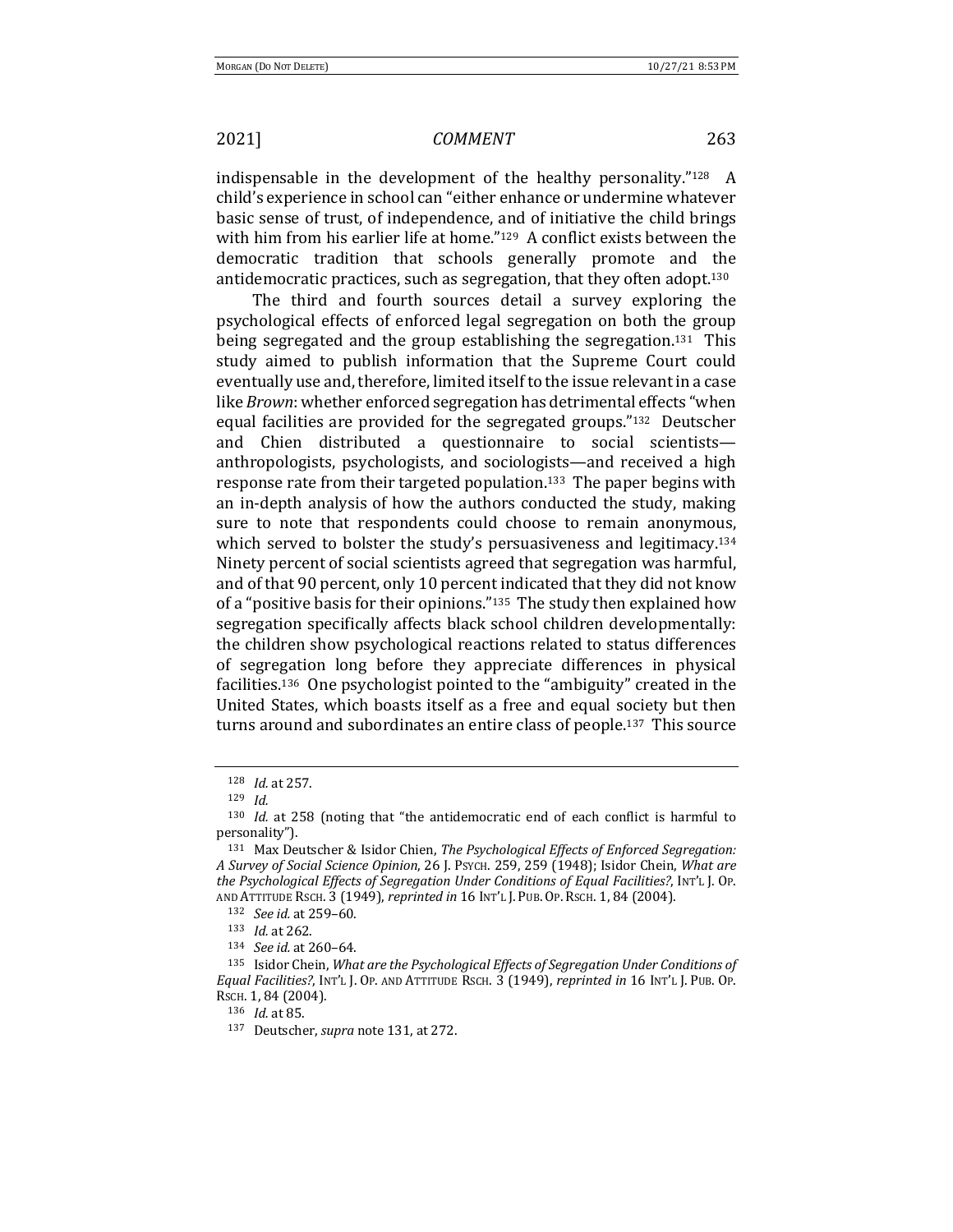revealed that the field of social science understood that segregation created feelings of inferiority and detrimental effects in black school children.

The fifth source explores the social losses associated with segregation through the lens of an inadequately educated population, which not only hurts the individuals deprived of the education but also the Nation as a whole through the costs of a poorly trained workforce.<sup>138</sup> Brameld describes education as the "greatest loser" of discrimination because "children and adults of different races, religions, [and] nationalities fail to enrich one another" and "cultural learning is narrowed and distorted."<sup>139</sup> "Social neurosis" exemplifies another deleterious effect of segregation, as parents of white children encourage "frustration and aggression" in their children, which acts as another impediment for black children.<sup>140</sup> The numerous costs of desegregation ultimately lead to "concomitant learnings" that "injure the majority groups of America even more than they do the minorities" as children develop prejudice, distrust, and guilt.<sup>141</sup> The article ends with a call to action to combat these negative social costs, including challenging the constitutionality of segregated schools up to the Supreme Court: a goal realized by *Brown*.<sup>142</sup>

The Court points to two chapters in the sixth source—*The Negro in the* United States—that further describe the general effects of discrimination within society.<sup>143</sup> The first chapter that the Court noted proclaims that "separate but equal educational and other facilities has never worked out in practice."<sup>144</sup> Such limitations have oppressed black children, and such oppression followed them into adulthood, limiting their role in the "economic and social life of the  $[N]$ ation."<sup>145</sup> Further, the isolation between the two races caused each side to accept social stereotypes of the other, often perpetuating the idea of black "intellectual inferiority" while exalting "emotional gifts."<sup>146</sup> These misunderstandings and stereotypes led to a black inferior minority status within the United States, although the book explains that

<sup>138</sup> Theodore Brameld, *Educational Costs*, in DISCRIMINATION AND NATIONAL WELFARE 44 (MacIver ed., 1949).

<sup>139</sup> *Id.* at 45.

<sup>140</sup> *Id.*

<sup>141</sup> *Id*.at 46–47.

<sup>142</sup> *Id.* at 47.

<sup>143</sup> E. FRANKLIN FRAZIER, THE NEGRO IN THE UNITED STATES 674 (1949).

<sup>144</sup> *Id.*

<sup>145</sup> *Id.* at 677.

<sup>146</sup> *Id.*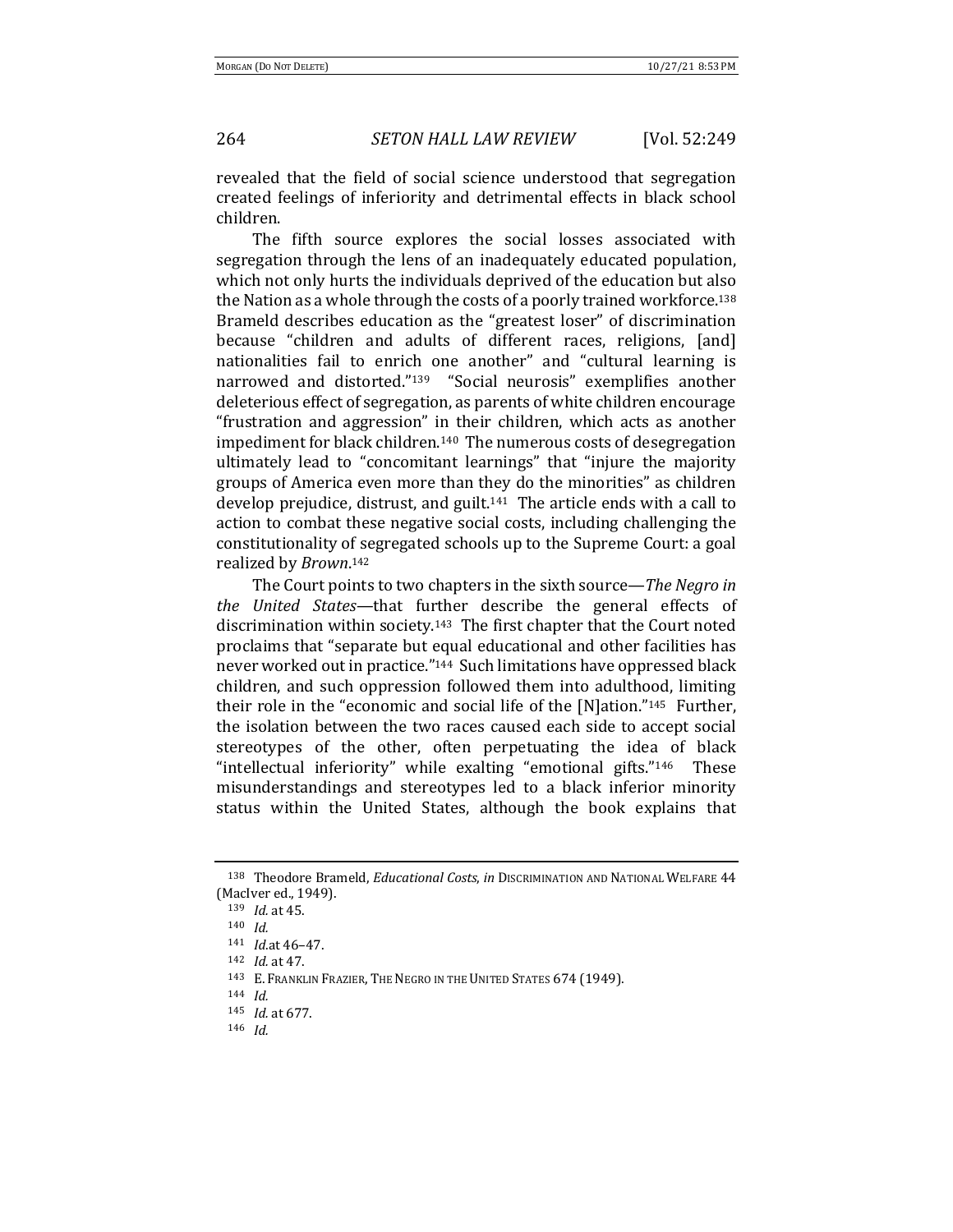generally, black people do not think of themselves as "possessing a different culture from whites."147

Finally, the Court cites An American Dilemma: The Negro Problem and Modern Democracy.<sup>148</sup> This book provides an extensive social analysis of the problematic race relations permeating all aspects of society in the United States during the early twentieth century.<sup>149</sup> The author presents evidence that the education available to black children is "undernourished and inadequate" and that purging the Nation of inequality in public education is essential for the American economy and economic policy.<sup>150</sup> "Segregation is usually not motivated by financial reasons but as a precaution against social equality."<sup>151</sup> America deems education the best way to improve society and the best way to advance social status.<sup>152</sup> Many black children, however, become frustrated with the educational system and drop out at higher rates than their white counterparts.<sup>153</sup> Consequently, the inadequate educational opportunities that the public education system offers black children hold them back and make it harder for them to advance their social position.154

The seven sources listed in footnote eleven in *Brown v. Board of Education* provide the scientific evidence necessary for the historical holding. The Court amplified what social scientists, psychologists, and sociologists already knew: segregated schools harm black school children.

### B.Juliana v. United States *Scientific Evidence*

The United States has a complicated relationship with climate change—often splitting people among political lines—and some citizens remain skeptical towards the scientific evidence that experts use to establish its existence or severity.<sup>155</sup> While climate change skepticism may continue in the United States politically, the judiciary has generally

<sup>147</sup> *Id.* at 680-81.

<sup>148</sup> Brown v. Bd. Of Educ., 347 U.S. 483, 494-95 n.11 (1954).

<sup>&</sup>lt;sup>149</sup> See 1 GUNNAR MYRDAL, AN AMERICAN DILEMMA: THE NEGRO PROBLEM AND MODERN DEMOCRACY, at liii–lv (1944).

 $150$  *Id.* at  $906-07$ .

<sup>151</sup> *Id.* at 901.

<sup>152</sup> *Id.* at 882-83.

<sup>153</sup> *Id.* at 884.

<sup>154</sup> *Id.*

<sup>155</sup> *See* Maria L. Banda, *Climate Science in the Courts: A Review of U.S. and International Judicial Pronouncements*, ENV'T L. INST. 1 (2020).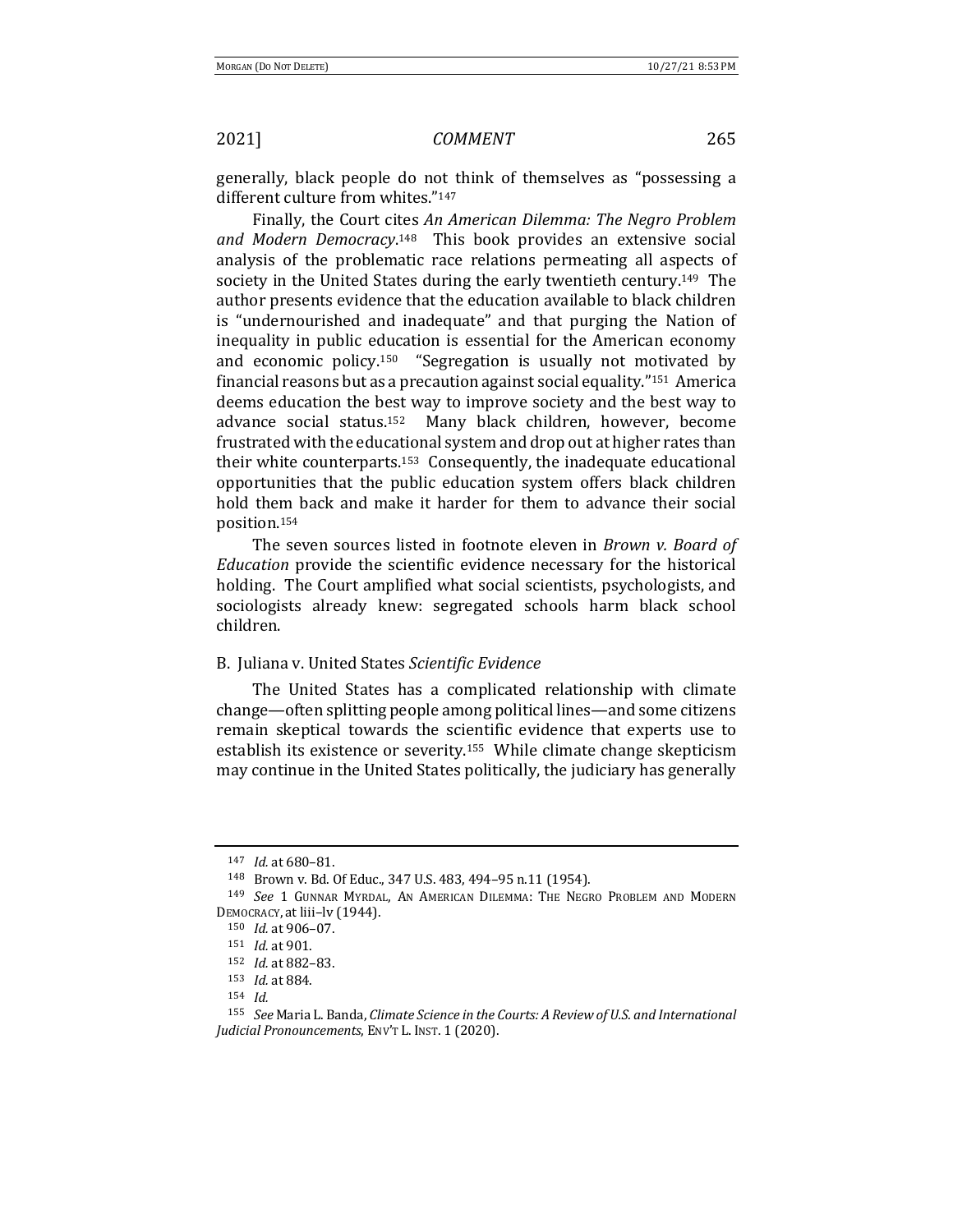acknowledged the legitimacy of climate change science and that global warming's changes will have future negative impacts.<sup>156</sup>

In *Juliana*, the plaintiffs established that climate change is occurring at an increasing pace and that fossil fuel combustion is causing this increase.<sup>157</sup> They submitted hard scientific evidence that proves that fossil fuel emissions account for "most of the increase in atmospheric  $CO_2$ ," and this increased  $CO_2$  constitutes the "main cause of global warming."<sup>158</sup> Absolute amounts of  $CO<sub>2</sub>$  continue to rise, and the rate of increase of  $CO<sub>2</sub>$  continues to rise as well—currently sitting at nearly twice the rate as when humans first recorded it.<sup>159</sup> This  $CO<sub>2</sub>$  has detrimental effects on Americans throughout the United States, although the exact adverse effects may differ.<sup>160</sup> Wildfire season has been dramatically affected—scientists documented that the wildfire season grew by eighty-seven days in 2006 compared to the 1980s, with four times the number of large fires and six times the number of acres burned.<sup>161</sup> Climate change exacerbated the  $2017$  Atlantic hurricane season, particularly in the Gulf of Mexico, where storms were "abnormally strong." $162$  Dr. James Hansen submitted evidence that showed the projected impacts of rising sea levels in six states that will either flood or completely impact the livability of homes in those areas.<sup>163</sup> The hottest years since record-keeping began in the United States have all occurred in the past decade, and "each year since 1997 has been hotter than the previous average."<sup>164</sup>

In addition to general evidence of the existence of anthropogenic climate change, the *Juliana* plaintiffs offered specific evidence that the government directly contributes to the  $CO<sub>2</sub>$  released into the atmosphere and has known of its dangers for decades.<sup>165</sup> The federal government leases over "five million acres of National Forest lands" to develop "oil, natural gas, coal, and phosphate," and twenty-seven million acres of the Outer Continental Shelf for oil and gas.<sup>166</sup> The government

<sup>156</sup> *Id.* at 1, 3 (calling climate science "the ultimate *lingua franca* across jurisdictions").

<sup>157</sup> Juliana v. United States, 947 F.3d 1159, 1164 (9th Cir. 2020).

<sup>&</sup>lt;sup>158</sup> Juliana v. United States, 339 F. Supp. 3d 1062, 1089 (D. Or. 2018).<br><sup>159</sup> Id

*Id.* 

<sup>&</sup>lt;sup>160</sup> *Id.* at 1087-88 (noting the various concrete injuries alleged by the plaintiffs, which include personal injuries and emotional trauma, among others, caused by extreme weather events, flooding, climate destabilization, and ocean acidification).

<sup>161</sup> *Id.* at 1089 n.8.

<sup>&</sup>lt;sup>162</sup> *Id.* at 1089 (noting Hurricanes Harvey, Irma, and Maria).

<sup>&</sup>lt;sup>163</sup> *Id.* at 1089-90. The six states are Louisiana, Oregon, Washington, Florida, New York, and Hawaii.

<sup>164</sup> *Juliana*, 947 F.3d at 1166.

<sup>165</sup> *Id.* at 1164.

<sup>166</sup> *Juliana*, 339 F. Supp. 3d at 1092.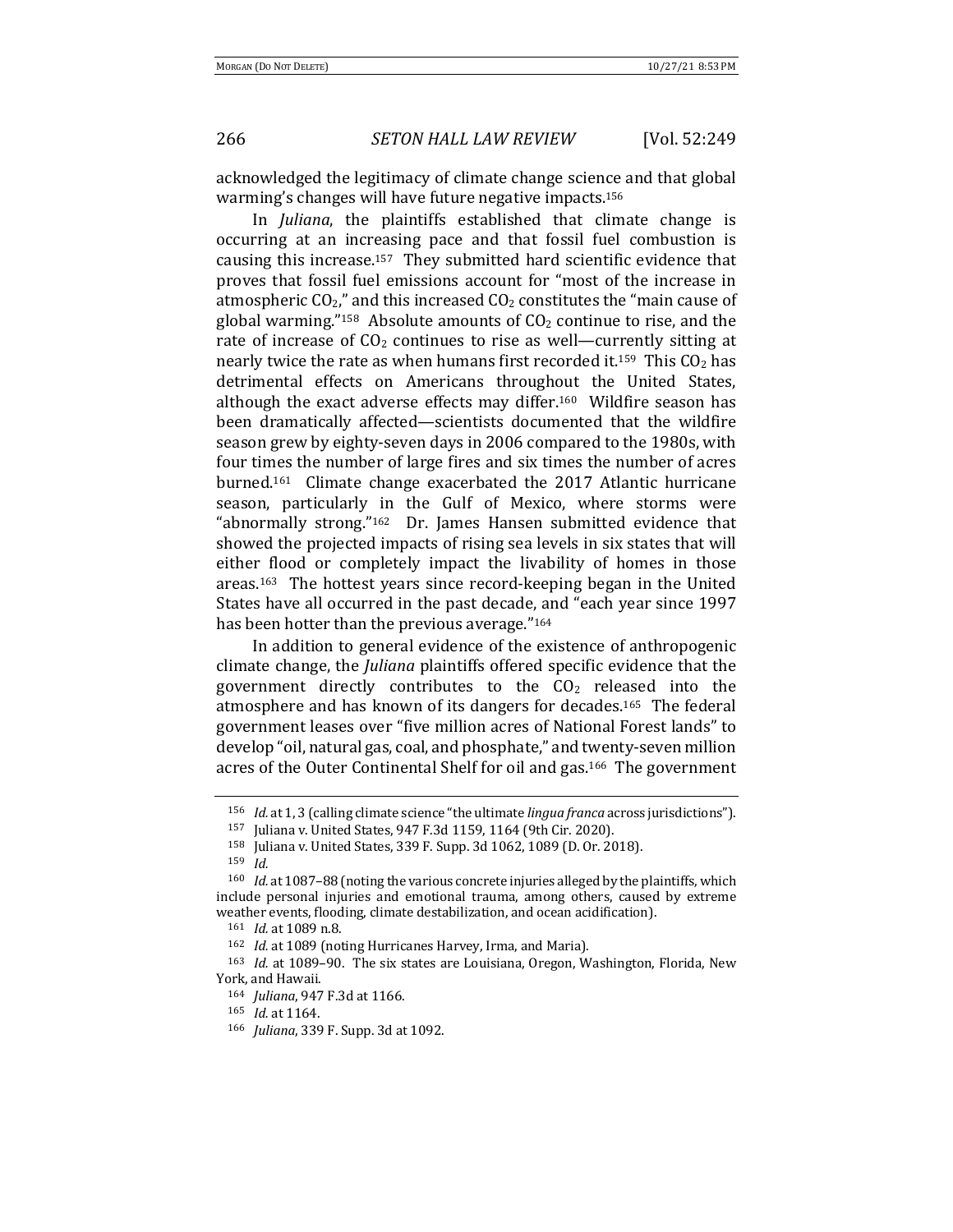explicitly authorized the depletion of the country's carbon sequestration capacity: the "Department of Agriculture authorized the harvest of 525,484,148 billion board feet of timber from federal land," and the government "permit[s] livestock grazing on over 95 million acres of National Forest lands in 26 states."<sup>167</sup> The plaintiffs submitted many of the government's own reports into evidence, including the *Fourth National Climate Assessment* developed by the National Aeronautics and Space Administration ("NASA") and the National Oceanic and Atmospheric Administration ("NOAA").<sup>168</sup> The Johnson Administration knew about the harmful effects of  $CO<sub>2</sub>$  emissions, warning as early as 1965 that they could cause "significant changes to climate, global temperatures, sea levels, and other stratospheric properties."<sup>169</sup> The Environmental Protection Agency ("EPA") issued a report in 1983 that projected a two-degree Celsius increase in temperature by 2040 and warned "that a 'wait and see' carbon emissions policy was extremely risky." $170$  The EPA urged the government to act in the 1990s to reduce fossil fuel emissions, but these emissions have continued to climb ever since.<sup>171</sup>

The Answer provided by the federal defendants agreed with many of the plaintiffs' key factual and scientific evidence.<sup>172</sup> Among the numerous concessions, the government acknowledged that for over fifty years, federal government officials have been aware that higher concentrations of atmospheric  $CO<sub>2</sub>$  could cause "long-lasting changes to the global climate" that would have "severe and deleterious effects to human beings, which will worsen over time."173 The federal government "permit[s], authorize[s], and subsidize[s] fossil fuel extraction, development, consumption, and exportation," which has increased atmospheric  $CO<sub>2</sub>$  concentration.<sup>174</sup> "Climate change is damaging human and natural systems, increasing the risk of loss of life, and requiring adaptation on larger and faster scales than current species have successfully achieved in the past, potentially increasing the risk of extinction or severe disruption for many species." $175$  Finally, the

<sup>173</sup> *Id.*

<sup>167</sup> *Id.*

<sup>168</sup> Banda, *supra* note 155, at 61.

<sup>169</sup> *Juliana*, 947 F.3d at 1166.

<sup>170</sup> *Id.*

<sup>171</sup> *Id.*

<sup>172</sup> *Juliana*, 339 F. Supp. 3d at 1072.

<sup>174</sup> *Id.*

<sup>175</sup> *Id.*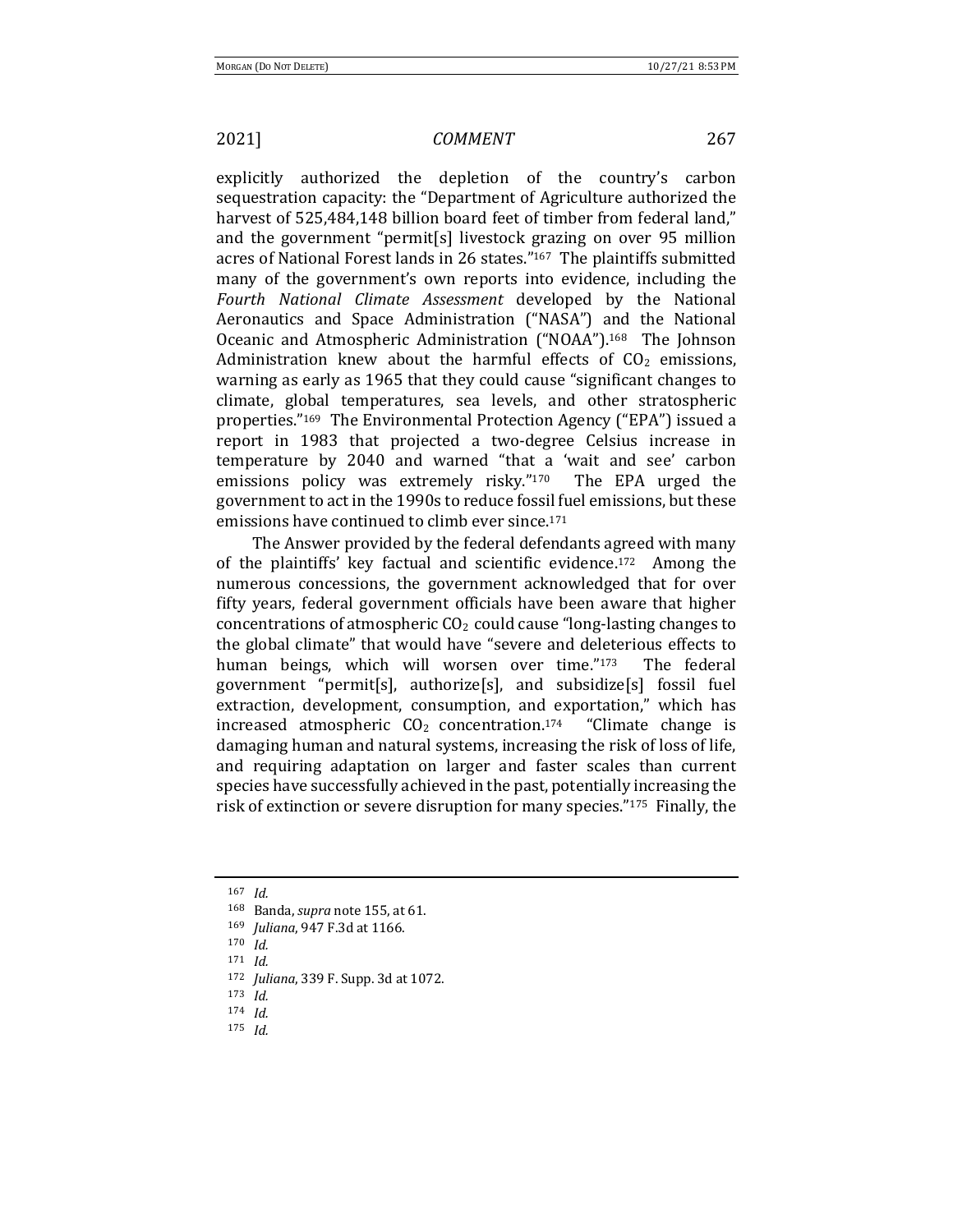government conceded that "human activity is likely to have been the dominant cause of observed warming since the mid-1900s."<sup>176</sup>

### IV. TREATMENT OF SCIENTIFIC EVIDENCE

The following section explores how courts have traditionally treated scientific evidence, which reveals a history of reluctance. As time progressed towards *Brown* and *Juliana*, however, courts became more accepting of the social and natural sciences. This increased acceptance of scientific evidence should allow the Supreme Court to grant the *Juliana* evidence enough weight to overturn the Ninth Circuit.

### A. *How Courts Generally Treat Scientific Evidence*

Courts have historically been reluctant to rely on scientific evidence. "The dominant criticism of law is that it is indeterminate, incoherent and contradictory." $177$  As the law seeks to gain more legitimacy, legal realists propose that the law should shift to a more scientific jurisprudence.<sup>178</sup> Early in its history, the Supreme Court did not often recognize a need to verify its factual beliefs.<sup>179</sup> Rather, factfinding constituted another "form of constitutional argument, used to shape and justify certain outcomes."<sup>180</sup> The Court's inconsistent use of science may result from its use of "normative legal judgment," instead of approaching science as a separate, fact-gathering inquiry.<sup>181</sup> Where the Court interprets an issue as an "empirical question," however, the Court appears more receptive to use scientific facts to support a holding.182

"Science has one main advantage over the other sources of interpretation: replicability." $183$  Scientists apply the scientific method and take measures to minimize subjective bias in their research, which ultimately must be capable of reproduction by peers.<sup>184</sup> To consider a

<sup>176</sup> *Id.*

<sup>&</sup>lt;sup>177</sup> J. Alexander Tanford, *The Limits of a Scientific Jurisprudence: The Supreme Court* and Psychology, 66 IND. L.J. 137, 137 (1990).

<sup>178</sup> *Id.*

<sup>&</sup>lt;sup>179</sup> David Faigman, *Normative Constitutional Fact-Finding: Exploring the Empirical Component of Constitutional Interpretation,* 139 U. PA. L. REV. 541, 550 (1991).

<sup>180</sup> *Id.* at 556.

<sup>181</sup> *Id.* at 549.

<sup>&</sup>lt;sup>182</sup> *See id.* at 567 ("The question presented, therefore, is why did the *Brown* Court believe it helpful to rely on social science in *any* measure, rather than the 'bedrock of a coherent constitutional principle'? The simple explanation, it would seem, is that the equal protection clause, as interpreted by the Court, raises an empirical question.").

<sup>183</sup> *Id.* at 606.

<sup>184</sup> Deborah M. Hussey Freeland, *Speaking Science to Law*, 25 GEO. INT'L ENV'T L. REV. 289, 292 (2013).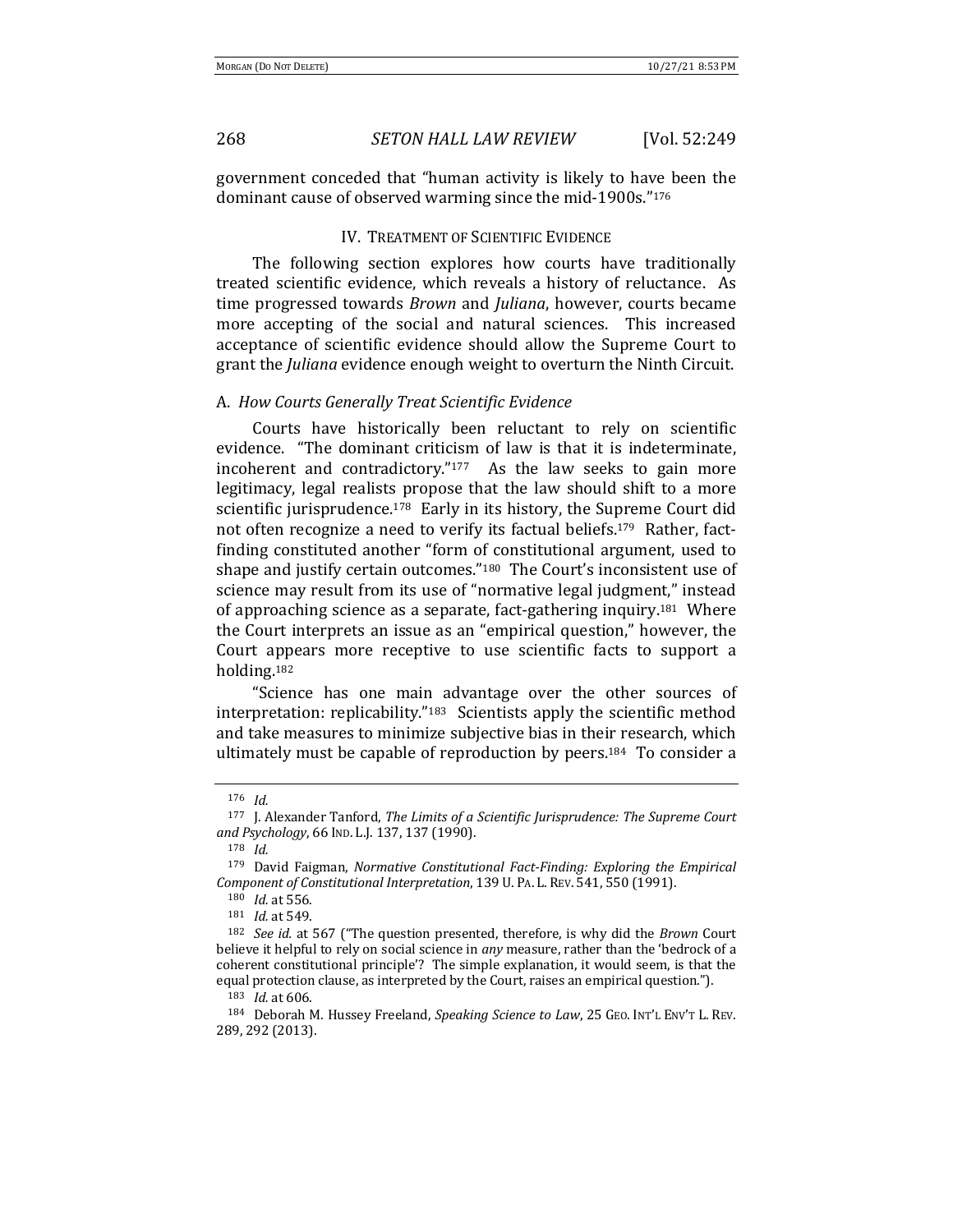claim objective, the scientific community applies "rigorous application of the standard empirical method," which roots itself in skepticism.<sup>185</sup> The scientific method demands "an ongoing process of refinement and testing" that ultimately produces an improved product over time.<sup>186</sup> Refinement in the social sciences allowed the *Brown* Court to definitively declare the social effects of segregation proclaimed in *Plessy* untrue. 

Relying on scientific evidence raises the valid concern that the science may not be factually accurate or may be subject to competing and conflicting interpretations.<sup>187</sup> While such concerns have merit, the ultimate conclusions drawn from the scientific evidence presented in both *Brown* and *Juliana* remain uncontested.<sup>188</sup>

### B. *How the* Brown *Court Treated Scientific Evidence*

The *Brown* Court presented scientific evidence succinctly, refused to acknowledge any false prior views, and definitively decided that the evidence demanded action.<sup>189</sup> Using scientific evidence, the Court rejected the reasoning of *Plessy v. Ferguson* in two sentences: "Whatever may have been the extent of psychological knowledge at the time of *Plessy v. Ferguson,* [*Brown*'s] finding is amply supported by modern authority. Any language in *Plessy v. Ferguson* contrary to this finding is rejected." $190$  The Court supported this conclusion by using the lower courts' findings, as well as other case findings, only adding novel social science support in footnote eleven.<sup>191</sup> Placing this scientific evidence in a footnote does not diminish the findings, but rather amplifies them when considered within the historical and political environment in which the Chief Justice wrote the opinion. Chief Justice Warren stated,

<sup>185</sup> *Id.* at 303.

<sup>186</sup> KENNETH R. FOSTER & PETER W. HUBER, JUDGING SCIENCE: SCIENTIFIC KNOWLEDGE AND THE FEDERAL COURTS 162 (1997).

<sup>&</sup>lt;sup>187</sup> *See* Daubert v. Merrell Dow Pharms., Inc., 509 U.S. 579, 579 (1993). This case reexamined the "standard for admitting expert scientific testimony in a federal trial," replacing the *Frye* test, which required a scientific principle or discovery to have gained "general acceptance" within its field. *Id.* at 582, 586. Rather, the Rules of Evidence created a standard that called for reliable and relevant scientific evidence. *Id.* at 597.

<sup>&</sup>lt;sup>188</sup> *See* Juliana v. United States, 339 F. Supp. 3d 1060, 1072 (D. Or. 2018) (noting that the government's answer "agreed with many of the scientific and factual allegations in the First Amended Complaint").

<sup>189</sup> *See* Brown v. Bd. of Educ., 347 U.S. 483, 494–95 (1954) (rejecting any psychological knowledge present in *Plessy* contrary to the social scientific evidence presented within the *Brown* opinion).

<sup>190</sup> *Id.*

<sup>191</sup> *Id.* at 494-95 n.11.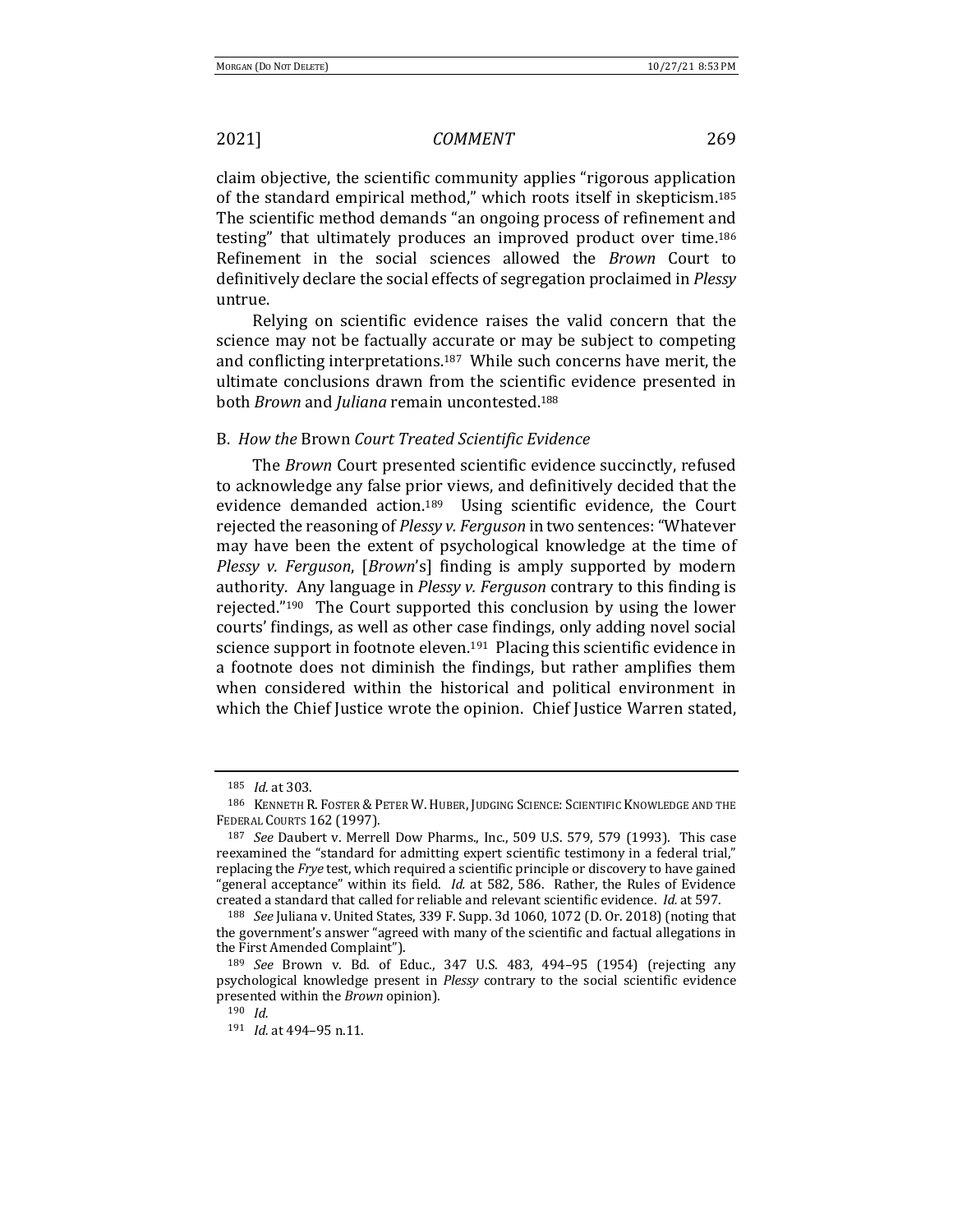"It was only a note, after all," $192$  but one must question how much he agreed with his own statement when accounting for the importance of a unanimous decision to give the Court credence in the South. Chief Justice Warren may have understated footnote eleven to maintain the Court's unanimous decision and to avoid placing the Southern Justices in a position where they could not support the decision.<sup>193</sup> Alternatively, the evidence of psychological harm may have helped convince the Southern Justices to agree with the majority by providing a better understanding of the human toll that segregation had on children<sup>194</sup> because they could imagine the school children as their own children and grandchildren.<sup>195</sup>

Perhaps the strongest argument for the importance of the social science presented is that it did not need to be included: the lower court findings, along with the higher education decisions, could have carried the opinion.<sup>196</sup> Chief Justice Warren, however, included this footnote to provide concrete evidence that segregation had harmful effects on children, thereby giving the decision the evidentiary support that it needed to usher in colossal societal change.<sup>197</sup>

The only support that the *Brown* court offered between the real issue presented—"does segregation  $\ldots$  deprive the children of the minority group of equal educational opportunities"—and its holding was the social science evidence from the district courts and footnote eleven.<sup>198</sup> Therefore, the *Brown* decision ultimately turned on this new scientific evidence and the Court's recognition of the negative psychological effects on children. No other basis was necessary-nor provided—to legitimize the decision.

<sup>192</sup> KLUGER, *supra* note 2, at 709. Earl Pollock, Chief Justice Warren's clerk and "one of the closest to the writing of the opinion," noted, "[t]he Chief Justice was saying in effect that we know a lot more now about how human beings work than they did back then and can therefore cast doubt on [Plessy's] preposterous line of argument." *Id.* 

<sup>193</sup> *Id.*

<sup>194</sup> Neil G. Williams, Brown v. Board of Education *Fifty Years Later: What Makes for* Greatness in a Legal Opinion?, 36 Loy. U. CHI. L.J. 177, 188 (2004).

<sup>195</sup> *Id.*

<sup>&</sup>lt;sup>196</sup> *See* Faigman, *supra* note 179, at 566 (suggesting that the "studies were not necessary to the holding").

<sup>&</sup>lt;sup>197</sup> *See id.* at 570 (noting that "[i]n *Brown* ... the issue of segregation's effects had been an integral component of the preceding interpretive tradition" and so "the research cited in *Brown* 'fit' into the interpretive tradition of querying the effects of segregation").

<sup>198</sup> *See* Brown v. Bd. of Educ., 347 U.S. 483, 493-95, 494-95 n.11 (1954).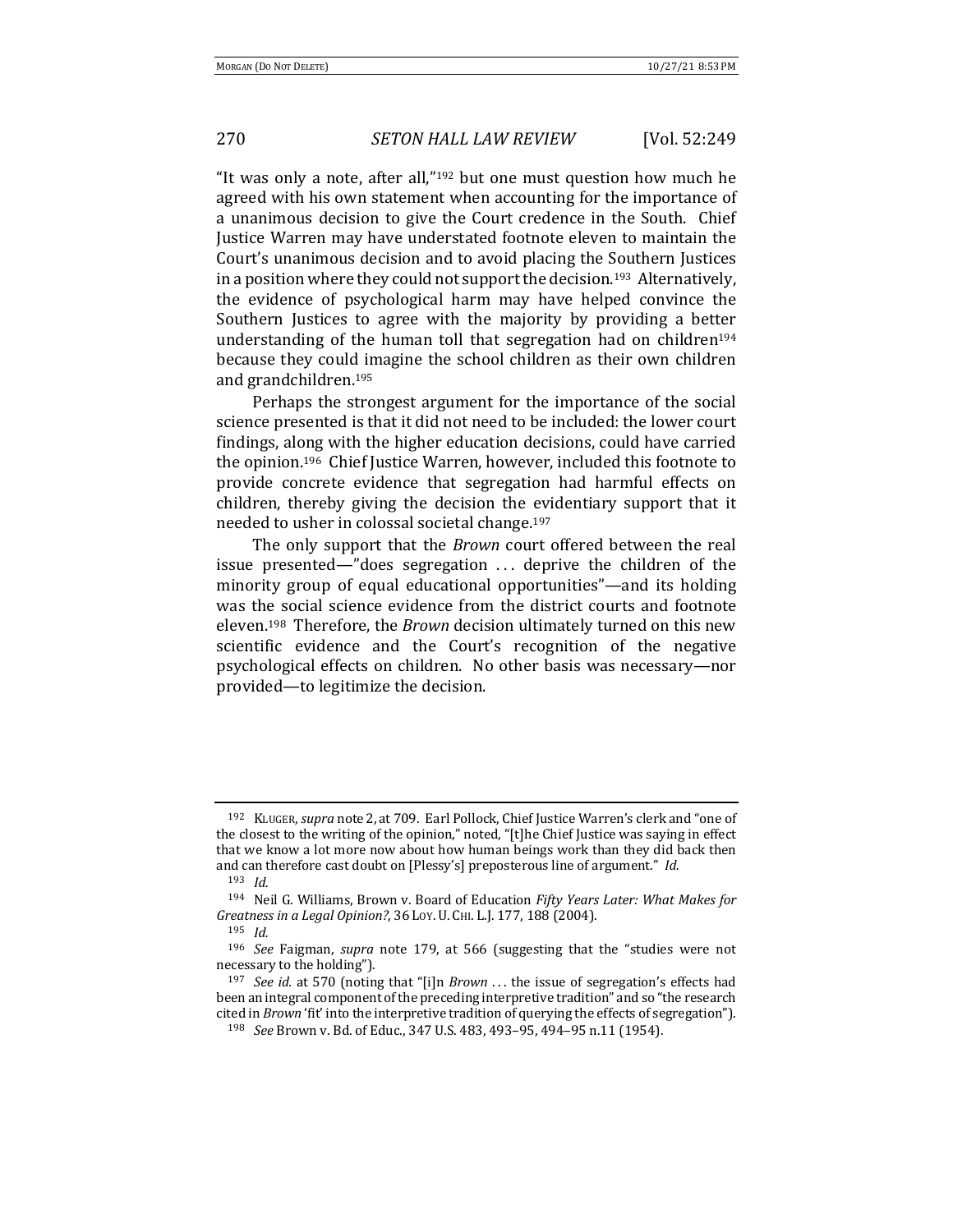## C. *Treatment of Scientific Evidence and the Resulting Remedy:*  Juliana *versus* Brown

Contrary to the *Brown* decision, the *Juliana* court acknowledged that the science presented a dire situation, but it did not use this science as a basis for its decision. Judge Ann Aiken, who wrote the trial court opinion, invoked *Marbury v. Madison* when considering a challenge of the government—it is "emphatically the province and duty of the judicial department to say what the law is."<sup>199</sup> She recognized that while courts must remain wary not to overstep their jurisdiction, courts have "an equally important duty to fulfill their role as a check on any unconstitutional actions of the other branches of government."<sup>200</sup>

In the Ninth Circuit, Judge Staton's dissent compared the order required by the *Juliana* case to the desegregation orders issued in the *Brown II* decision.<sup>201</sup> The *Brown II* Court provided reprieve "without exceeding the Judiciary's province."<sup>202</sup> Judge Staton further argued that:

[T]he Supreme Court was explicitly unconcerned with the fact that crafting relief would require individualized review of thousands of state and local policies that facilitated segregation. Rather, a unanimous Court held that the judiciary could work to dissemble segregation over time while remaining cognizant of the many public interests at stake.<sup>203</sup>

While partially realizing the promise of *Brown* took decades, Judge Staton acknowledged that as "the slow churn of constitutional vindication did not dissuade the *Brown* Court," it likewise should not have dissuaded the *Juliana* court.<sup>204</sup> Judge Staton leaned on the judicial orders in *Brown*, and other cases, to find "judicially discernable standards" to assist the court in providing a remedy.<sup>205</sup>

The remedies sought in *Brown* and *Juliana* both seek institutional change from policies that violate a constitutional right. The plaintiffs in *Brown* were denied admission to their local public schools because white children attended them, and they wanted admission to these schools on a nonsegregated basis.<sup>206</sup> The plaintiffs contended that

 $199$  Juliana v. United States, 339 F. Supp. 3d 1062, 1085 (D. Or. 2018) (quoting Marbury v. Madison, 5 U.S. 137, 177 (1803)).

<sup>&</sup>lt;sup>200</sup> *Id.* at 1085-86.

<sup>&</sup>lt;sup>201</sup> Juliana v. United States, 947 F.3d 1159, 1176 (9th Cir. 2020) (Staton, J., dissenting).

<sup>202</sup> *Id.*

<sup>&</sup>lt;sup>203</sup> *Id.* at 1188.

<sup>204</sup> *Id.* at 1189.

<sup>&</sup>lt;sup>205</sup> *Id.* at 1188 (also noting California prison reform in Brown v. Plata, 563 U.S. 493, 511 (2011)).

<sup>206</sup> Brown v. Bd. of Educ., 347 U.S. 483, 487-88 (1954).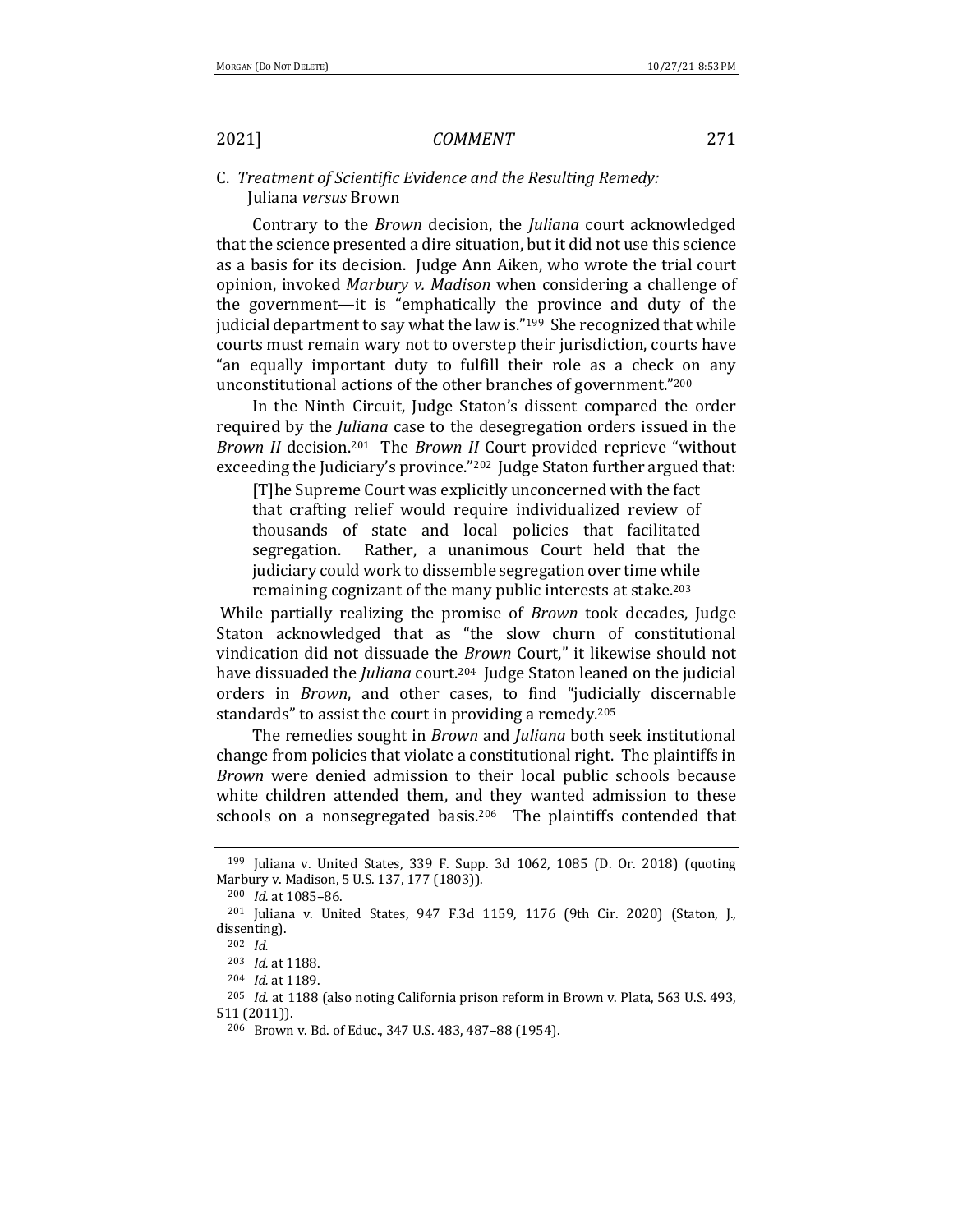272 *SETON HALL LAW REVIEW* [Vol. 52:249

segregation deprived them of their Fourteenth Amendment right of equal protection of the laws because "segregated public schools are not 'equal' and cannot be made 'equal."<sup>207</sup>

Brown's remedy required federal-, state-, and local-level governments to revise, rewrite, or eliminate policies to effectuate public school integration.<sup>208</sup> The *Brown* Court stated that "[s]chool authorities have the primary responsibility for elucidating, assessing, and solving these problems; courts will have to consider whether the action of school authorities constitutes good faith implementation of the governing constitutional principles."<sup>209</sup> *Brown* required each local school district to end its policy of segregation, which caused *thousands* of schools to overhaul their policies.<sup>210</sup> Courts faced particularly hard challenges evaluating these policies because they needed to consider local particularities when crafting decrees to transition from a discriminatory system.<sup>211</sup> Any school that did not make a good faith effort faced the possibility of court proceedings to implement desegregation.<sup>212</sup> Even though the courts issued mandates from a centralized position of power, progress happened slowly because of the decentralized nature of school boards and strong resistance from Southern officials and legislatures.<sup>213</sup>

The *Brown* Court infamously ordered the school districts "to admit to public schools on a racially nondiscriminatory basis with all deliberate speed the parties to these cases." $214$  Some commentators posit that the Court "ordered the [N]ation to make haste slowly," and effectively delayed the enjoyment of the constitutional right it had just declared.<sup>215</sup> *Brown* faced immense obstacles in its implementation from the executive, as well as from the Southern states, where "all deliberate speed meant any conceivable delay." $216$  But, while the opposition may

<sup>211</sup> *Id.*

<sup>216</sup> *Id.*

<sup>207</sup> *Id.* at 488.

<sup>208</sup> *Brown II*, 349 U.S. at 298.

<sup>209</sup> *Id.* at 299.

<sup>&</sup>lt;sup>210</sup> *Id.* ("School authorities have the primary responsibility for elucidating, assessing, and solving these problems; courts will have to consider whether the action of school authorities constitutes good faith implementation of the governing constitutional principles.").

<sup>212</sup> *Id.*

<sup>&</sup>lt;sup>213</sup> COTTROL, *supra* note 35, at 189-90 (noting that some Southern legislatures even enacted statutes designed to thwart desegregation).

<sup>214</sup> *Brown II*, 349 U.S. at 301.

<sup>&</sup>lt;sup>215</sup> Julian Bond, *With All Deliberate Speed:* Brown v. Board of Education, 90 IND. L.J. 1671, 1676 (2015).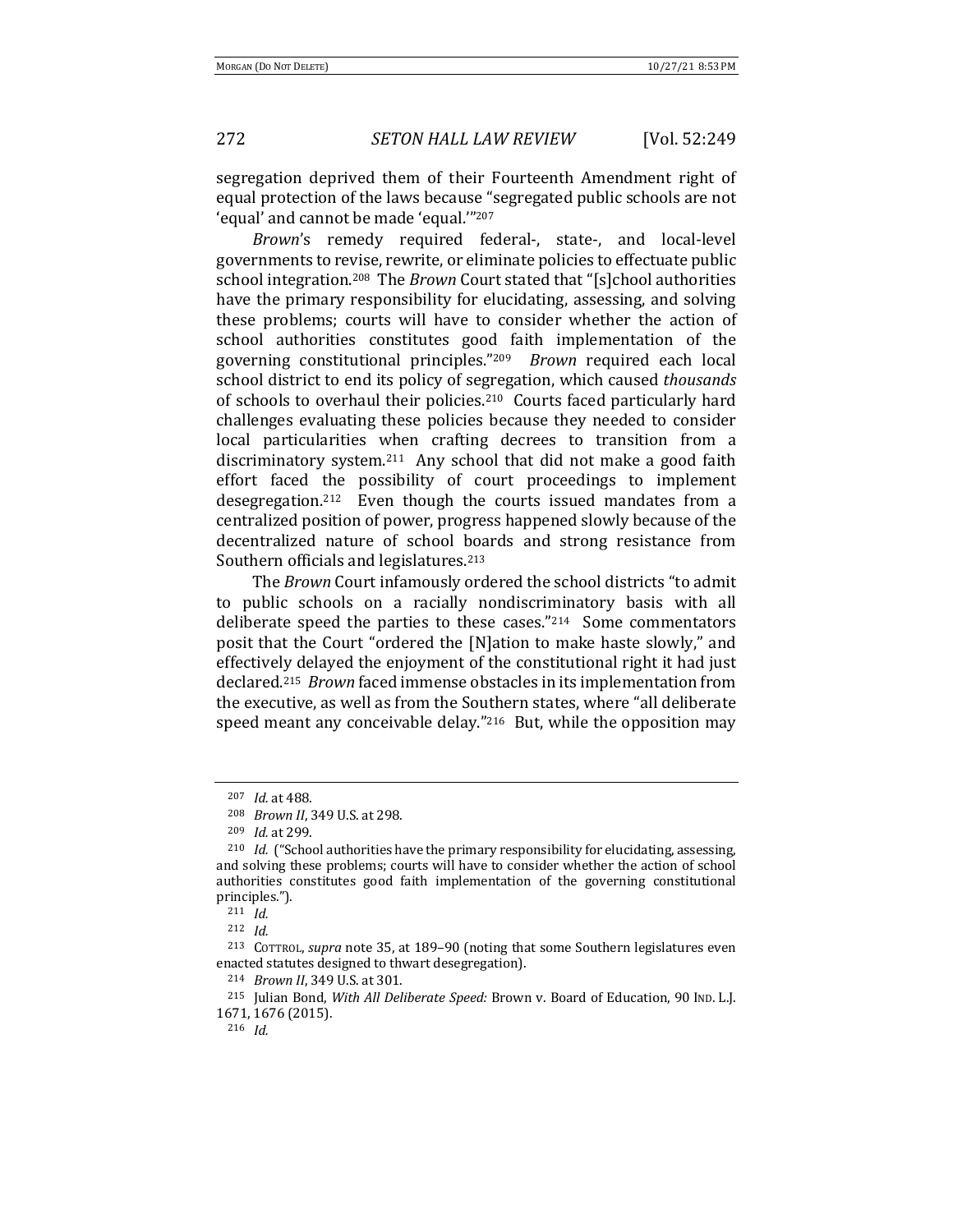have delayed this plan, today nobody doubts that the Court had the authority to issue the remedy.

The *Juliana* plaintiffs claimed that the government violated their Fifth Amendment due process rights to a "climate system capable of sustaining human life" by subsidizing fossil fuels.<sup>217</sup> The plaintiffs' proposed remedy in their amended complaint included nine prayers for relief that involved both declaratory and injunctive demands.<sup>218</sup> Specifically, the plaintiffs petitioned the court to order the defendants to "prepare and implement an enforceable national remedial plan to phase out fossil fuel emissions and draw down excess atmospheric  $CO<sub>2</sub>$  so as to stabilize the climate system and protect the vital resources on which Plaintiffs now and in the future will depend." $219$  Further, the plaintiffs requested that the court "monitor and enforce Defendants' compliance with the national remedial plan."220

This prayer for relief only implicates emissions controlled at the national level, although many  $CO<sub>2</sub>$  emissions come from sources that cannot be controlled nationally.<sup>221</sup> Approximately 80 percent of the energy in the United States comes from fossil fuels.<sup>222</sup> In 2019 the largest source of  $CO<sub>2</sub>$  emissions in the United States came from transportation—mainly passenger cars and light-duty trucks—which account for over half of transportation emissions.<sup>223</sup> The EPA suggests three different ways to reduce greenhouse gas emissions:  $(1)$  "fuel switching," which "improv[es] fuel efficiency with advanced design, materials, and technologies," (2) "improving operating practices," and (3) "reducing travel demand." $224$  The EPA and the National Highway Traffic Safety Administration ("NHTSA") develop emissions standards for cars and light-duty trucks, putting these emissions directly within the purview of federal authority.<sup>225</sup> Consequently, courts may hold the

<sup>&</sup>lt;sup>217</sup> Juliana v. United States, 947 F.3d 1159, 1165 (9th Cir. 2020).

<sup>&</sup>lt;sup>218</sup> First Amended Complaint for Declaratory and Injunctive Relief at 94-95, Juliana v. United States, 947 F.3d 1159 (9th Cir. 2020) (No. 6:15-cv-01517-TC).

<sup>219</sup> *Id.* at 94.

<sup>220</sup> *Id.*

<sup>&</sup>lt;sup>221</sup> *See Sources of Greenhouse Gas Emissions*, EPA, [hereinafter *Sources of GHG*] https://www.epa.gov/ghgemissions/sources-greenhouse-gas-emissions (last visited Jan. 14, 2021).

<sup>&</sup>lt;sup>222</sup> Juliana v. United States, 339 F. Supp. 3d 1062, 1093 (D. Or. 2018).

<sup>&</sup>lt;sup>223</sup> *Sources of GHG*, *supra* note 221 (transportation tab).

<sup>&</sup>lt;sup>224</sup> *Id.* Fuel switching includes replacing current fuel with any fuel that emits less CO<sub>2</sub> than is currently being used—while this may often include alternative, renewable sources of energy, the EPA also mentions "fossil fuels that are less CO2-intensive than the fuels that they replace." *Id.* 

<sup>&</sup>lt;sup>225</sup> Regulations for Greenhouse Gas Emissions from Passenger Cars and Trucks, EPA https://www.epa.gov/regulations-emissions-vehicles-and-engines/regulations-greenhouse-gas-emissions-passenger-cars-and (last visited Oct. 9, 2021).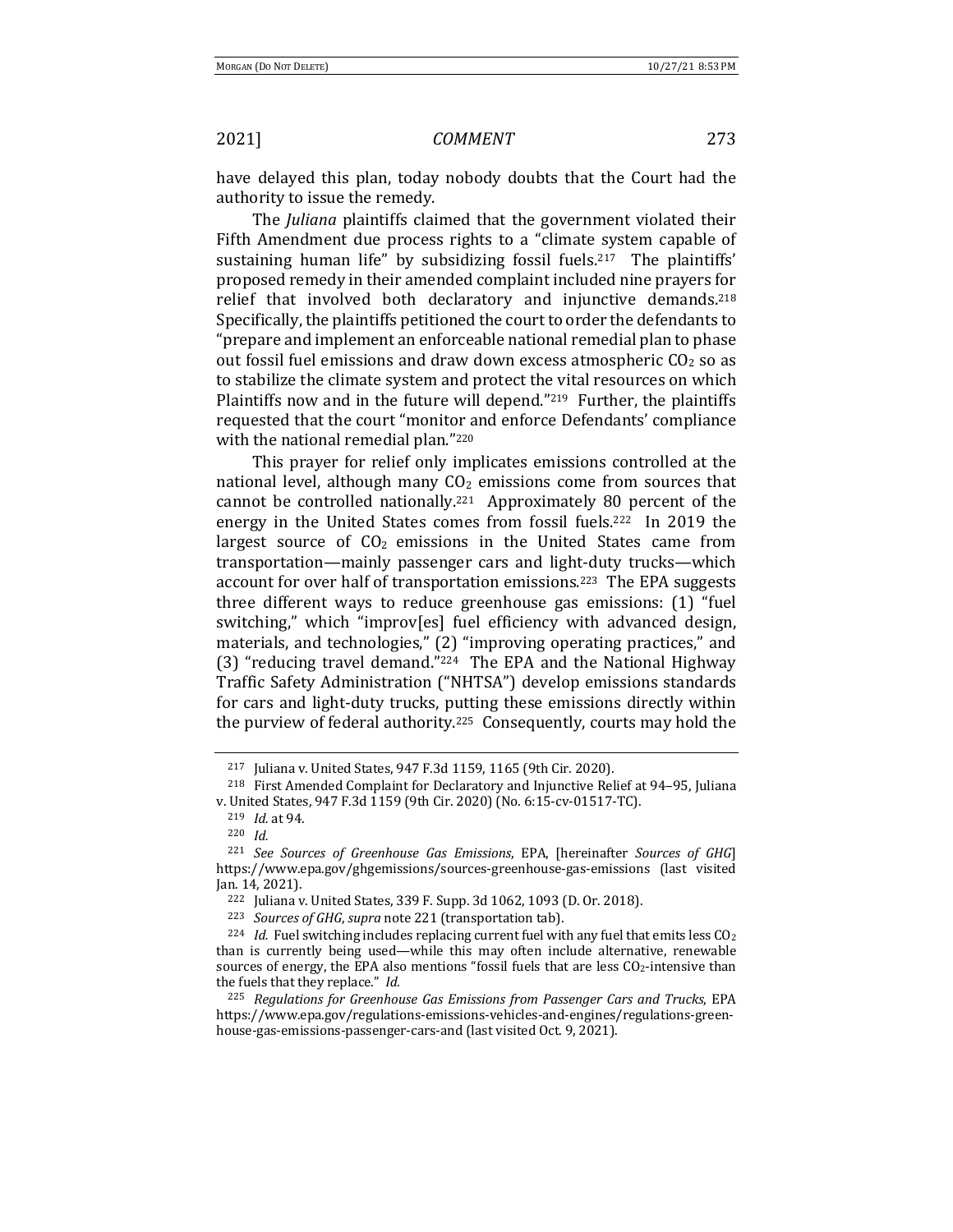## 274 *SETON HALL LAW REVIEW* [Vol. 52:249

federal government directly accountable for lowering  $CO<sub>2</sub>$  emissions through more stringent fuel standards.<sup>226</sup> While these standards would not include all  $CO<sub>2</sub>$  emissions from transportation, it would constitute a sizable step in curbing emissions.

The second highest source of  $CO<sub>2</sub>$  emissions comes from electricity generation.<sup>227</sup> Although the overall percentage of coal used to generate electricity is falling as renewables continue to rise, $228$  coal remains a major source of generation.<sup>229</sup> Coal combustion introduces several harmful substances into the atmosphere, including sulfur dioxide, nitrogen oxides, particulates, carbon dioxide, mercury, and other heavy metals.<sup>230</sup> Because electricity generation is traditionally an area of state authority, opportunities to curb emissions are less likely to exist exclusively at the federal level.<sup>231</sup> This dichotomy means that any potential remedies regarding electricity generation will depend on decentralized state agencies to implement changes, although the bright line between federal and state jurisdiction has become more blurry with recent technological innovations<sup>232</sup> and with market developments.<sup>233</sup>

The third highest source of  $CO<sub>2</sub>$  emissions comes from the industry sector, which produces everyday goods and raw materials for consumers. $234$  This sector consists of direct and indirect emissions,

<sup>230</sup> *Coal Explained*, U.S. ENERGY INFO. ADMIN., https://www.eia.gov/energyexplained/ coal/coal-and-the-environment.php (last visited Oct. 9, 2021).

<sup>&</sup>lt;sup>226</sup> *See Regulations for Greenhouse Gas (GHG) Emissions*, EPA, https://www.epa.gov/ regulations-emissions-vehicles-and-engines/regulations-greenhouse-gas-ghg-emissions (last visited Oct. 9, 2021) (including federal regulations for light-duty passenger

cars and trucks, commercial trucks and buses, aircraft, and federal fleets).

<sup>&</sup>lt;sup>227</sup> *Sources of GHG, supra* note 221 (electricity tab).

<sup>&</sup>lt;sup>228</sup> *Electricity Mix in the United States, Q1 2020*, INT'L ENERGY AGENCY, https:// www.iea.org/data-and-statistics/charts/electricity-mix-in-the-united-states-q1-2020 (last visited Oct. 9, 2021).

<sup>&</sup>lt;sup>229</sup> What is U.S. Electricity Generation by Energy Source?, U.S. ENERGY INFO. ADMIN., https://www.eia.gov/tools/faqs/faq.php?id=427&t=3 (last visited Oct. 9, 2021); *see also Sources of GHG*, *supra* note 221 (electricity tab) ("[N]on-fossil sources, such as nuclear, hydroelectric, wind and solar, are non-emitting.").

<sup>&</sup>lt;sup>231</sup> JEFFERY S. DENNIS, SUEDEEN G. KELLY, ROBERT R. NORDHAUS & DOUGLAS W. SMITH, FEDERAL/STATE JURISDICTIONAL SPLIT: IMPLICATIONS FOR EMERGING ELECTRICITY TECHNOLOGIES, at v (2016) (explaining that the Federal Powers Act authorizes the federal government to regulate "wholesale sales and transmission in interstate commerce," while the states regulate "generation, distribution, and retail sales").

 $232$  *Id.* at v-vi.

<sup>&</sup>lt;sup>233</sup> See FERC Proposes Policy Statement on State-Determined Carbon Pricing in *Wholesale Markets*, FED. ENERGY REG. COMM'N, (Oct. 15, 2020), https://www.ferc.gov/ news-events/news/ferc-proposes-policy-statement-state-determined-carbon-pricingwholesale-markets (clarifying that FERC "has jurisdiction over organized wholesale electric market rules that incorporate a state-determined carbon price in those markets").

<sup>&</sup>lt;sup>234</sup> *Sources of GHG*, *supra* note 221 (industry tab).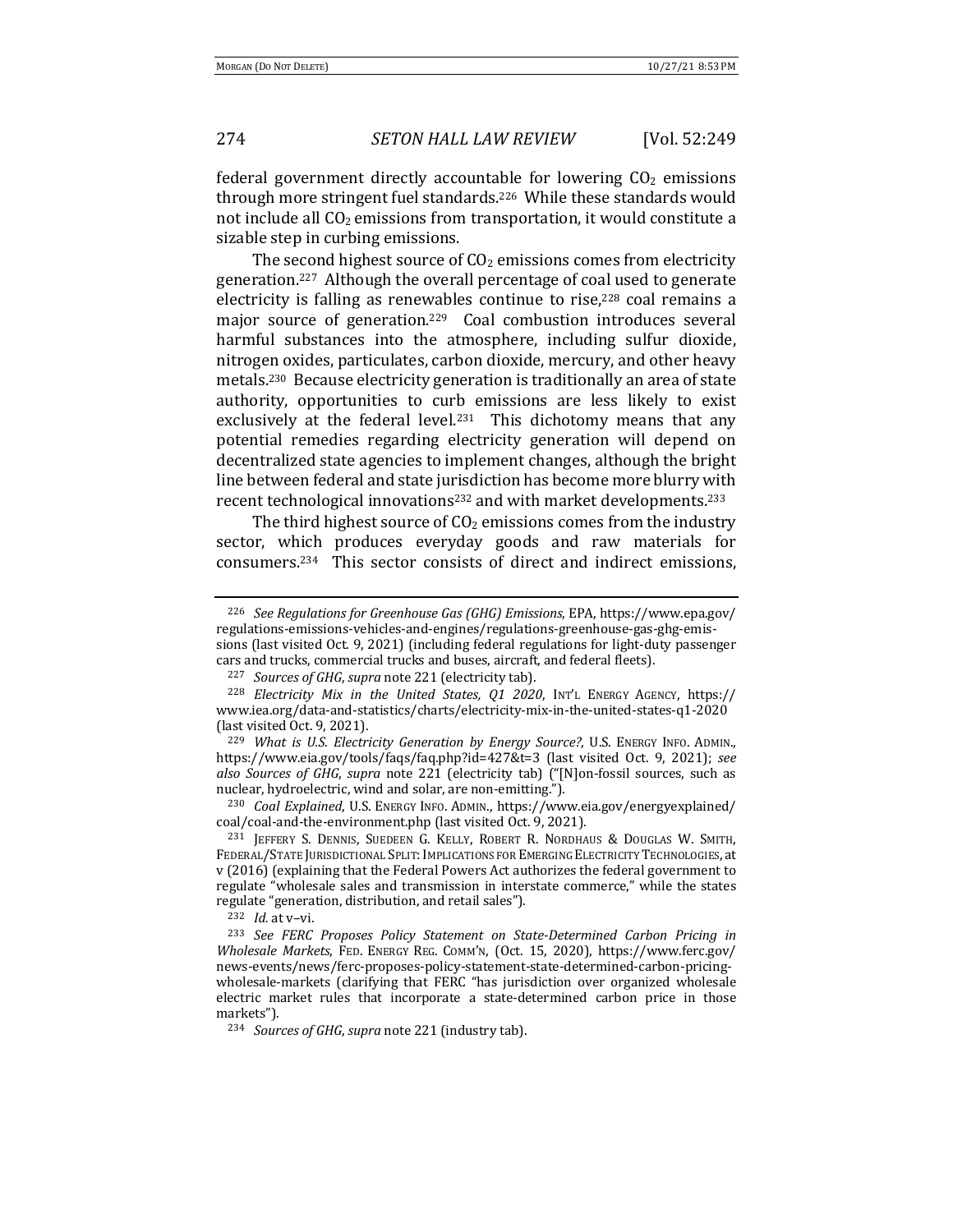depending on whether the emissions come from the facility or offsite.<sup>235</sup> Opportunities to reduce emissions in this industry include upgrading to more fuel-efficient technology, switching fuel sources, recycling, and training and awareness.<sup>236</sup> Such control may exist in the current Clean Air Act, or these solutions could come from new legislation that gives the federal government power.<sup>237</sup> Absent any such remedies, however, these solutions will likely need to come from the state level.

Considering the three largest sources of  $CO<sub>2</sub>$  emissions transportation, electricity generation, and industry—the nature of *Juliana*'s remedy largely involves the federal government and federal agencies with centralized power. The original *Juliana* lawsuit sought only a 6 percent reduction in emissions per year,<sup>238</sup> which would allow initial orders from the issuing court to focus on federal solutions. Federal relief seeks action at a higher level of government than in *Brown*, where "revision of *local* laws and regulations" was necessary.<sup>239</sup> This difference decreases the sheer number of changes required to redress the *Juliana* plaintiffs—every school district in the country does not require an order to act. Such a remedy, while sweeping in its effects, does not impinge as high of a burden on the judiciary as the accepted order made by the *Brown* Court. While federal regulations and policies will not solve climate change in its entirety, states can issue additional remedies, still providing a more centralized base than the local school districts in *Brown*.

The *Julianna* court should have treated the scientific evidence presented to it just as the *Brown* court did and initiated court action. The *Brown* court accepted that science needed to inform the court and help fashion its remedy, even though that scientific evidence originated from the realm of social science, which typically has been considered less objective.<sup>240</sup> As demonstrated in the discussion above, courts including the Court in *Brown*—have used multiple studies showing the

<sup>235</sup> *Id.*

<sup>236</sup> *Id.*

<sup>237</sup> *See Clean Air Act Permitting for Greenhouse Gases*, EPA, https://www.epa.gov/nsr/clean-air-act-permitting-greenhouse-gases (listing actions that the EPA has taken to "explain the next steps in GHG permitting").

<sup>&</sup>lt;sup>238</sup> Oliver Milman, *Ex-Nasa Scientist: 30 Years on, World Is Failing 'Miserably' to Address Climate Change*, GUARDIAN (June 19, 2018, 1:00 AM), https:// www.theguardian.com/environment/2018/jun/19/james-hansen-nasa-scientistclimate-change-warning.

<sup>&</sup>lt;sup>239</sup> *Brown II*, 349 U.S. at 301 (emphasis added).

<sup>&</sup>lt;sup>240</sup> *See* David Faigman, *Normative Constitutional Fact-Finding: Exploring the Empirical Component of Constitutional Interpretation*, 139 U. PA. L. REV. 541, 550 (1991); see also *id.* at 604 ("In principle, the social sciences can be as objective and scientific as their more heralded cousins, the natural sciences.").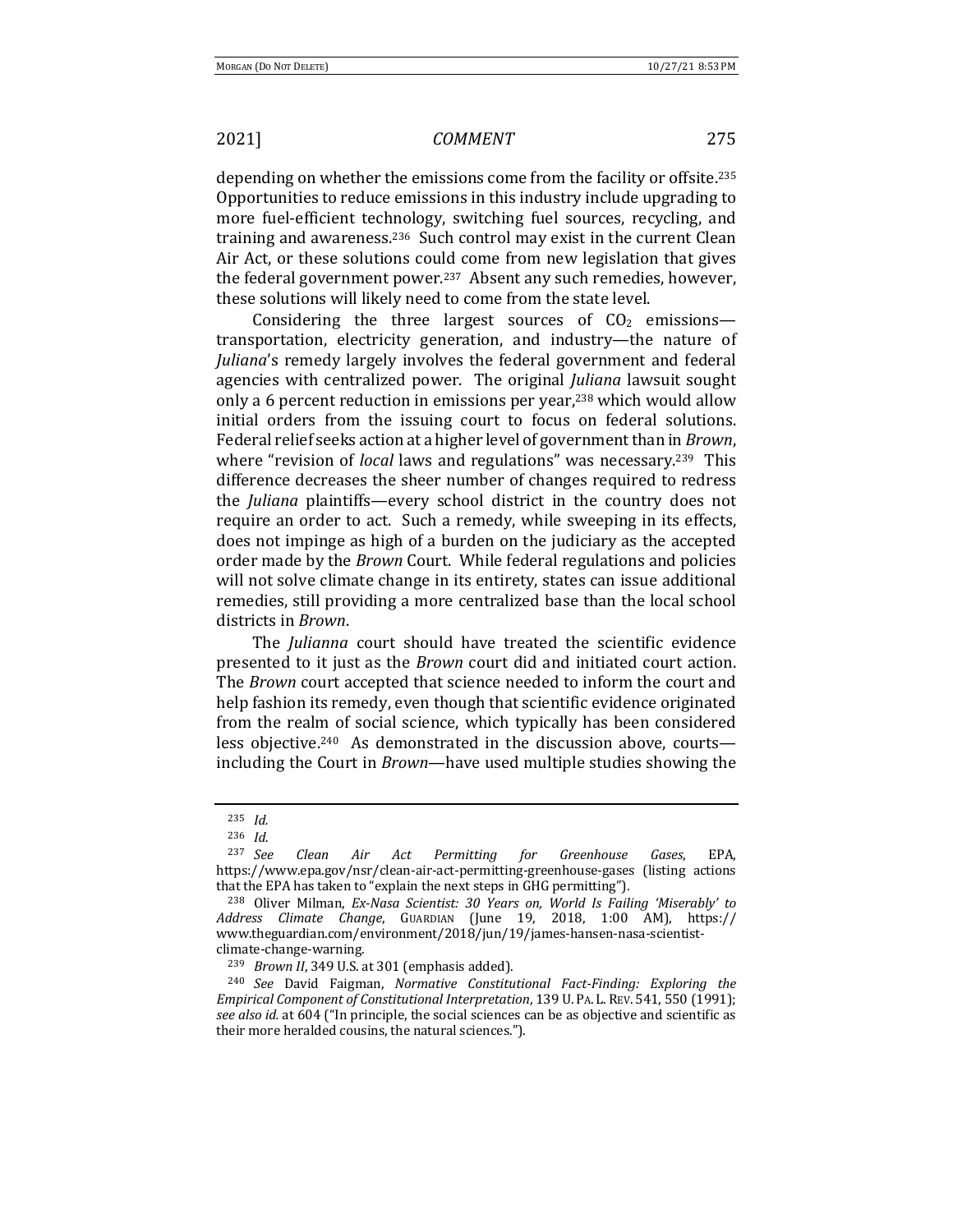## 276 *SETON HALL LAW REVIEW* [Vol. 52:249

same or similar impacts to mimic the reproducibility that exists within the natural sciences. That the *Juliana* court did not use science to help devise a remedy becomes even more surprising when compared to *Brown* because the veracity of the natural scientific evidence presented in *Juliana* was easily authenticated and even admitted by the government.<sup>241</sup> This difference demonstrates the reluctance of courts to rely on scientific evidence and points to the necessary remedy: for the Supreme Court to grant certiorari in the *Juliana* case and, using *Brown* as a framework, ground their final decision in climate science. The remedy that the *Juliana* plaintiffs requested exists largely at the federal level, which makes a court-ordered remedy easier to implement than the piecemeal orders of *Brown* to school districts. Although not present in all areas that emit  $CO<sub>2</sub>$ , these simplified logistics will make an order easier to issue and oversee in the Supreme Court.

### V. THE SUPREME COURT MUST GRANT CERTIORARI TO *JULIANA*

The scientific evidence offered in *Juliana* demands immediate action. Plaintiffs' expert warns that climate change is irreversible since "[a]tmospheric warming will continue for some [thirty] years after we stop putting more greenhouse gasses into the atmosphere. But that warmed atmosphere will continue warming the ocean for centuries, and the accumulating heat in the oceans will persist for millennia."<sup>242</sup> The government's scientists predict that current "sea levels will rise two feet by 2050, nearly four feet by 2070, over eight feet by 2100, [eighteen] feet by 2150, and over [thirty-one] feet by 2200."243 Two million American homes will become uninhabitable with a three-foot rise. Miami, New Orleans, and other coastal cities will disappear with a twenty-foot rise.<sup>244</sup> Without action, the United States will change as we know it. The government admitted in its Answer to the *Juliana* complaint that it knew about the harmful effects of  $CO<sub>2</sub>$  emissions.<sup>245</sup> Yet, it continued not only to allow such emissions but to *subsidize* the industries that create these emissions at a rapid pace. $246$ 

The undisputed scientific evidence that the plaintiffs present mirror the studies brought in *Brown* that allowed the Court to overrule *Plessy*. The science offered in *Brown*'s footnote eleven proved that the

<sup>241</sup> *See supra* Section III.B.

<sup>&</sup>lt;sup>242</sup> *Juliana*, 947 F.3d at 1176 (Staton, J., dissenting); *id.* at 1171 (majority opinion); *see supra* note 96 and accompanying text.

<sup>&</sup>lt;sup>243</sup> *Juliana*, 947 F.3d at 1176 (Staton, J., dissenting).

<sup>&</sup>lt;sup>244</sup> *Id.* (Staton, J., dissenting).

<sup>245</sup> *See supra* Section III.B.

<sup>&</sup>lt;sup>246</sup> *See supra* text accompanying notes 173-176.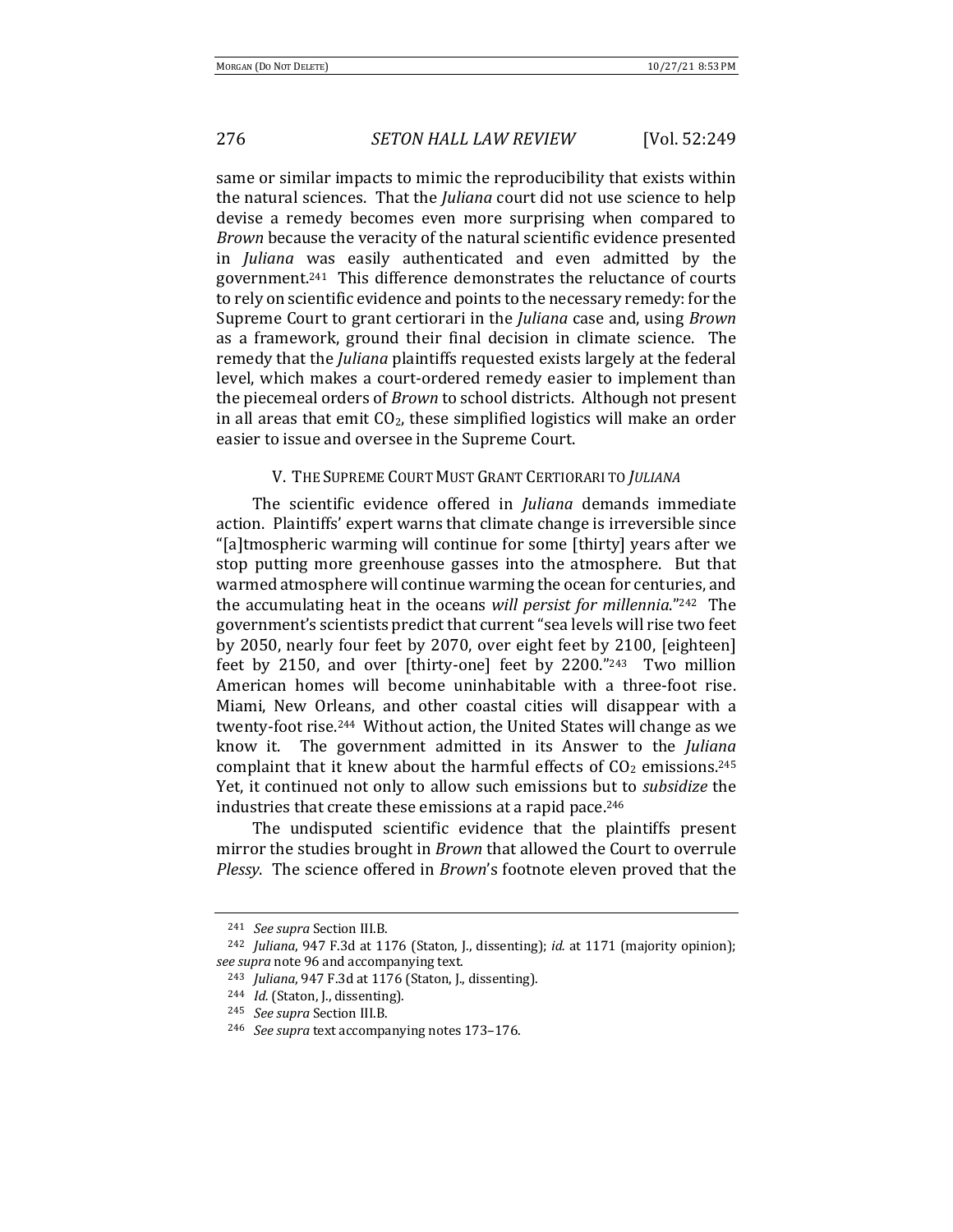government's policy of "separate but equal" had detrimental psychological effects on black school children. But public school is not the only place where segregation took place. There was no Civil Rights Act. Integrating public schools would not force the public to shed its conscious and unconscious biases, which continue to plague society today. 

The Supreme Court, however, was presented with a limited question in *Brown*: Does segregation deprive black children of equal educational opportunities? $247$  The Court answered yes, holding that "[s]eparate educational facilities are inherently unequal."<sup>248</sup> Integrated schools would not stop the negative effects of segregation present in other areas of the plaintiffs' lives. But the Supreme Court did not use these other instances of segregation as an excuse to maintain segregated schools. Rather, the Court rightfully exercised its judicial power to fix this injustice.

The Ninth Circuit faced a similar problem in *Juliana*. The hard science presented by the plaintiffs indisputably proves that government subsidies on fossil fuels have direct negative effects on the health and well-being of all U.S. citizens. Fossil fuels will continue to burn and disperse their harmful effects on Americans regardless of judicial action. The court, however, was presented with a limited request: an order for the government to develop a plan to "phase out fossil fuel emissions and draw down excess atmospheric  $CO<sub>2</sub>$ ."<sup>249</sup> In conflict with *Brown*, the Ninth Circuit has told Americans that the judiciary cannot take steps towards creating a safer environment because those steps would not be perfect.<sup>250</sup> Preventing fossil fuel subsidies will not altogether stop extreme weather events, just like integrating schools would not altogether stop racial discrimination in 1954. But even though climate change has altered the environment in many irreversible ways, this is no reason to continue to allow the government to promote the *further* degradation of the Earth through fossil fuel subsidies.

The case presented to the Ninth Circuit in *Juliana* gave the Court all the scientific evidence necessary to rule in favor of the plaintiffs. The Ninth Circuit has rejected the plaintiffs petition for a rehearing en banc to review the court's sharply divided opinion.<sup>251</sup>

<sup>247</sup> *Brown*, 347 U.S. at 493.

<sup>&</sup>lt;sup>248</sup> *Id.* at 495.

<sup>&</sup>lt;sup>249</sup> Juliana v. United States, 947 F.3d 1159, 1164-65 (9th Cir. 2020).

<sup>&</sup>lt;sup>250</sup> *See supra* note 86 and accompanying text.

<sup>&</sup>lt;sup>251</sup> Juliana v. United States, No. 18-36082, 2021 U.S. App. LEXIS 3688, at  $*5$  (9th Cir. Feb. 10, 2021).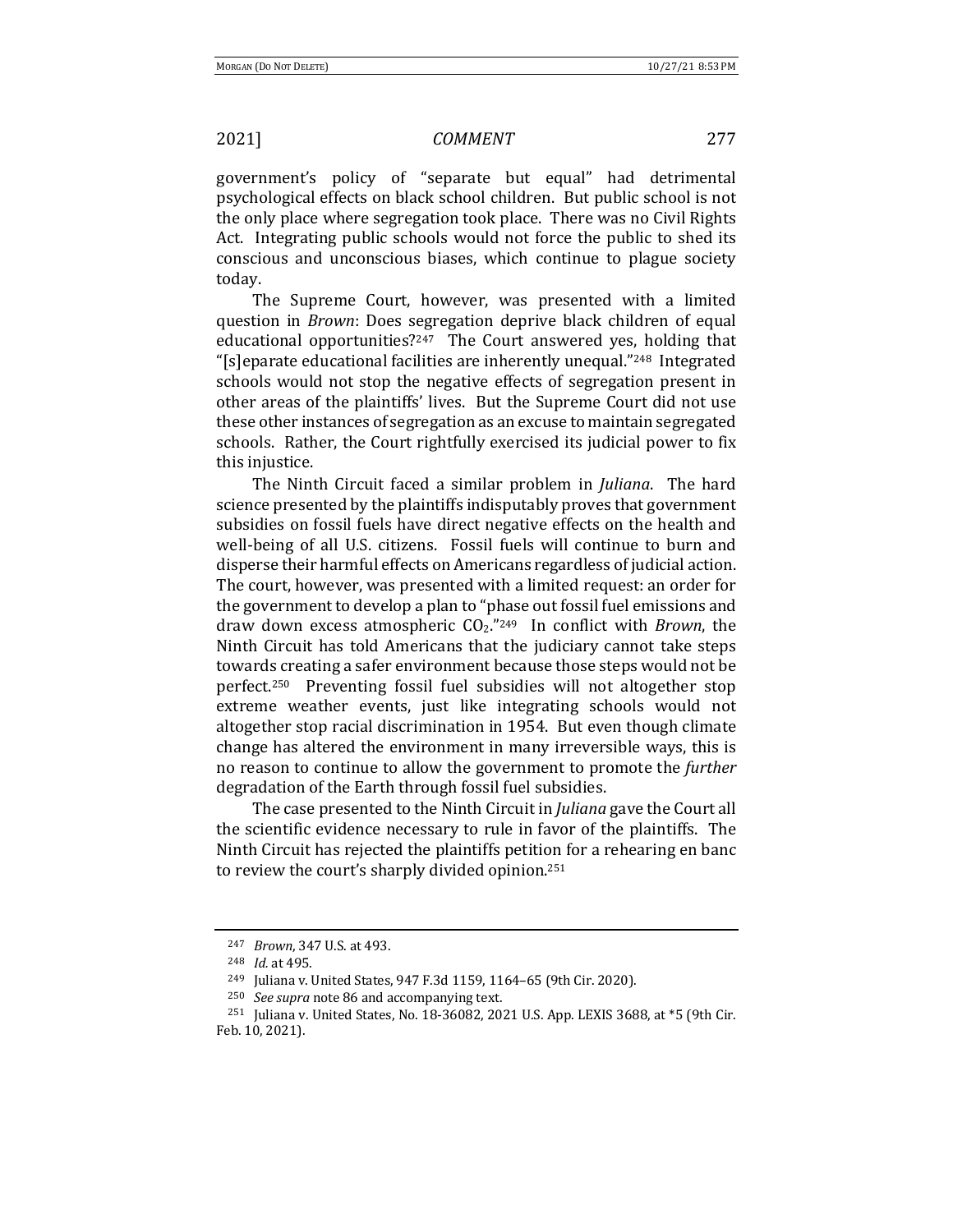The Supreme Court should grant certiorari because this case has national significance.<sup>252</sup> According to plaintiffs' experts, approximately 80 percent of the energy in the United States comes from fossil fuels because of "political preference and historic government support" rather than necessity.<sup>253</sup> As the mix of renewable sources of energy generation would necessarily accelerate as the result of a favorable ruling, *Juliana* would become of tremendous national significance. If the government received an order to lower the use of fossil fuels in the United States, the country's energy system would require reconfiguration. 

The Supreme Court may alternatively grant certiorari when a case may have precedential value.<sup>254</sup> *Juliana* would undoubtedly have precedential value, as it would allow the Court to settle the redressability question within *substantive* climate cases in the federal government.<sup>255</sup> Environmental cases often encounter problems regarding standing, and the Court does not often have the opportunity to address this question of substantive importance.

Finally, the Supreme Court should grant certiorari to *Juliana* because it will correct the injustice of forcing U.S. citizens to suffer the negative effects of climate change. While the Court does "not grant cert to correct individual injustices,"<sup>256</sup> *Juliana* does not present an individual injustice, but rather an injustice to *all* U.S. citizens. In that way, *Juliana* closely mimics the injustice fought in *Brown*, which likewise affected all citizens.

<sup>&</sup>lt;sup>252</sup> Supreme Court Procedures, U.S. Courts, https://www.uscourts.gov/about-federalcourts/educational-resources/about-educational-outreach/activity-resources/supreme-1 (last visited Oct. 9, 2021).

 $253$  Juliana v. United States, 339 F. Supp. 3d 1062, 1093 (noting evidence from Dr. Joseph Stiglitz and Dr. Mark Jacobson).

<sup>&</sup>lt;sup>254</sup> *Supreme Court Procedures, supra* note 252.

 $255$  Juliana v. United States, 947 F.3d 1159, 1171 (9th Cir. 2020) (distinguishing *Juliana* from *Massachusetts v. EPA* because the *Juliana* plaintiffs assert a substantive right, while *Massachusetts v. EPA* involved merely a procedural right); *see also* Massachusetts v. EPA, 549 U.S. 497, 505 (2007) (deciding the two issues of "whether EPA has the statutory authority to regulate greenhouse gas emissions from new motor vehicles; and if so, whether its stated reasons for refusing to do so are consistent with the statute").

<sup>&</sup>lt;sup>256</sup> Stewart A. Baker, A Practical Guide to Certiorari, 33 CATH. U. L. REV. 611, 616 (1984).